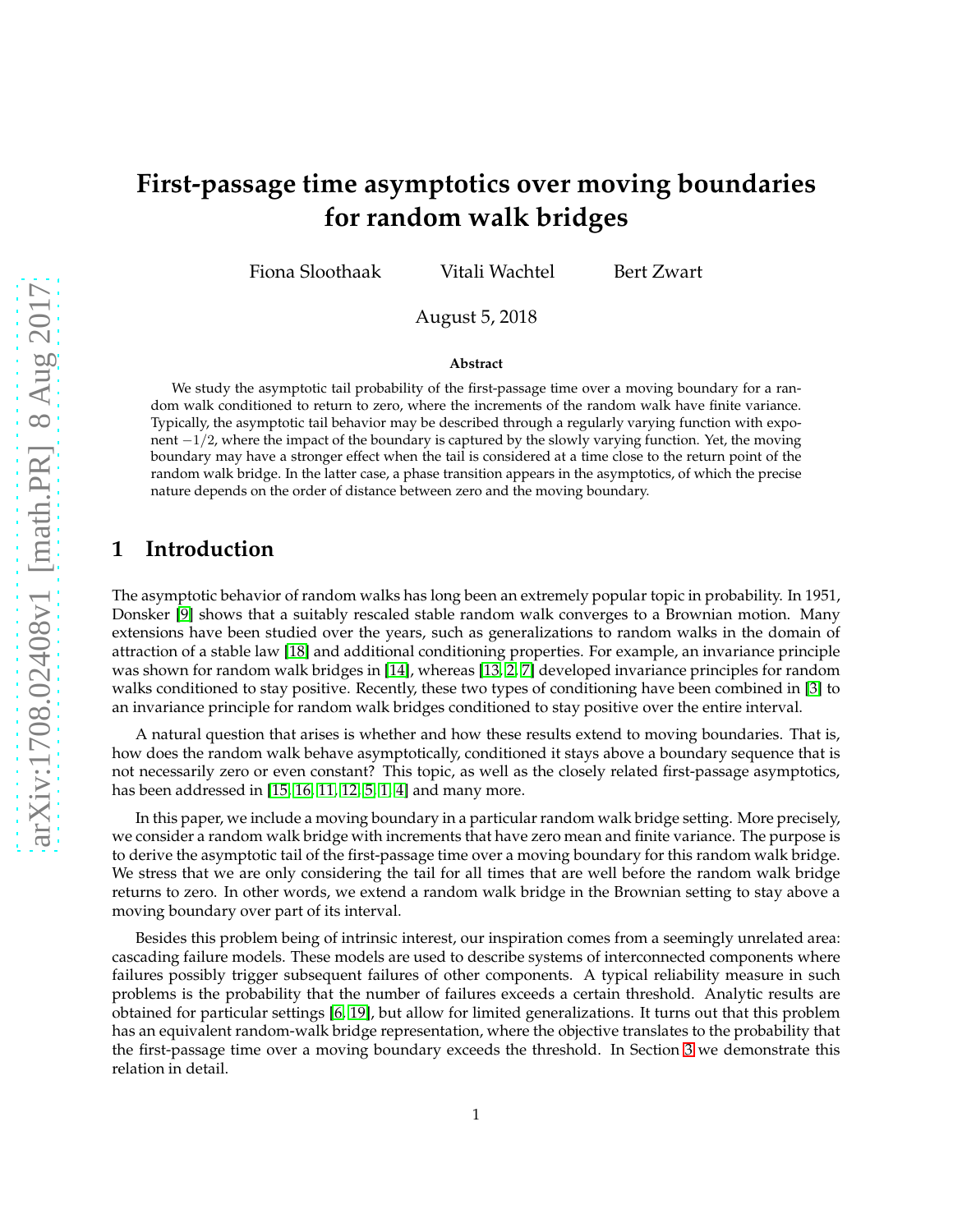Clearly, the asymptotic behavior of this first-passage time depends on the boundary sequence. We consider all boundary sequences that are within square-root order from zero, and hence relatively not too far from zero with respect to time. Our results distinguishes between two regimes. The first concerns thresholds that are significantly smaller than the time that the random walk returns to zero, whereas the second considers thresholds close to the return point. In the first case, the objective can be described asymptotically through a regularly varying function with exponent  $-1/2$ . When the boundary sequence satisfies certain additional conditions, as explained in e.g. [\[4\]](#page-20-4), the objective has a power-law decay with a preconstant that can be interpreted in a probabilistic way. However, depending on how close the boundary remains to zero, a phase transition possibly occurs when the threshold is close to the return point of the random walk bridge. This intriguing phenomenon reflects the strong dependence on the boundary: the effect may not solely be captured in a slowly varying function, but can affect the behavior much more drastically.

The paper is organized as follows. In Section [2](#page-1-0) we state our assumptions, and point out known results that are used throughout this paper. Our main results are presented in Section [3.](#page-3-0) In Section [4](#page-5-0) we prove the result in case that the threshold is sufficiently far from the return point, while the proof in the other case is given in Section [5.](#page-7-0) In particular, the proof in the latter case requires a result on the uniform convergence of an unconditioned random walk while staying above a moving boundary, which we state and prove in Section [5.1.](#page-7-1)

#### <span id="page-1-0"></span>**2 Preliminaries**

Before presenting our main results, we first introduce some notation, state our assumptions and point out the consequences.

#### **2.1 Notation**

Let  $X_i$ ,  $i \geq 1$  be independent, identically distributed random variables with  $\mathbb{E}X_i = 0$  and  $\mathbb{E}X_i^2 = 1$  for all  $i \geq 1$ . Define the random walk

$$
S_m := \sum_{i=1}^m X_i, \quad m \ge 1.
$$

We refer to  ${g_i}_{i \in \mathbb{N}}$  as the boundary sequence. Define the stopping time

<span id="page-1-1"></span>
$$
\tau_g := \min\{i \ge 1 : S_i \le g_i\},\
$$

i.e. the first-passage time of the random walk over the (moving) boundary. In case that  $g_i = x$  for all  $i \geq 1$ , we write  $T_x := \tau_g$  for the stopping to emphasize the constant boundary.

Finally, we use some notation throughout this paper to classify the order of magnitude. We write  $a_n =$  $o(b_n)$  if  $\limsup_{n\to\infty} a_n/b_n = 0$  and  $a_n = O(b_n)$  if  $\limsup_{n\to\infty} a_n/b_n < \infty$ . Similarly, we write  $a_n = \omega(b_n)$ if  $\lim_{n\to\infty} b_n/a_n = 0$  and  $b_n = \Omega(b_n)$  if  $\limsup_{n\to\infty} b_n/a_n < \infty$ . Finally, we write  $a_n = \Theta(b_n)$  if both  $a_n = O(b_n)$  and  $a_n = \Omega(b_n)$ , and denote  $a_n \sim b_n$  if  $\lim_{n \to \infty} a_n/b_n = 1$ .

#### **2.2 Assumptions and properties**

First, we make some assumptions on the increments.

**Assumption 1** *The increments of the random walk are independent and identically distributed with mean zero and variance one. Additionally, we assume the that the law of the increments has a density* f(·) *(almost everywhere) and* that there exists a  $n_0$  such that  $f_{n_0}(\cdot)$ , the density corresponding to  $S_{n_0}$ , is bounded (almost everywhere).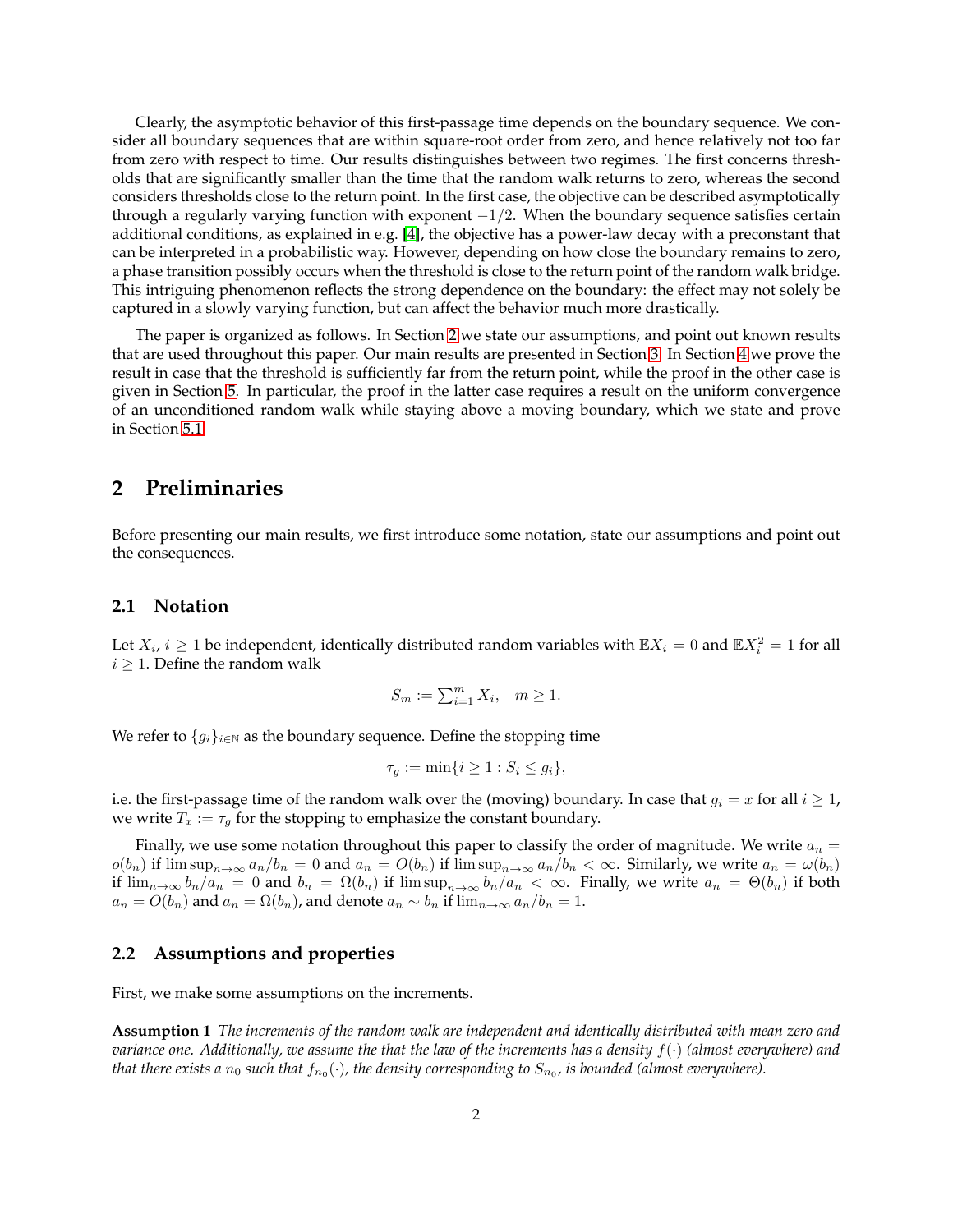Note that every random walk with increments with mean zero and finite variance can be rescaled to satisfy Assumption [1,](#page-1-1) i.e. we cover all random walks with increments that fall in the normal domain of attraction of the normal distribution. We point out that the boundedness requirement on the density function of the random walk for some  $n_0$  in Assumption [1](#page-1-1) is the necessary and sufficient for a uniform convergence between the scaled density of the position of the random walk towards the standard normal density [\[17,](#page-21-10) p. 198]. Specifically, let  $\phi(\cdot)$  and  $\Phi(\cdot)$  denote the density function and the distribution function of a standard normal random variable, respectively. Then,

$$
\lim_{n \to \infty} \sup_{x \in \mathbb{R}} \left| \mathbb{P}\left(\frac{S_n}{\sqrt{n}} \le x\right) - \Phi(x) \right| = 0, \qquad \lim_{n \to \infty} \sup_{x \in \mathbb{R}} \left| \sqrt{n} f_n(\sqrt{n} x) - \phi(x) \right| = 0. \tag{2.1}
$$

Next, we assume that the boundary sequence  $\{g_i\}_{i\in\mathbb{N}}$  does not move too far from zero.

**Assumption 2** *The boundary sequence*  ${g_i}_{i \in \mathbb{N}}$  *satisfies* 

<span id="page-2-1"></span><span id="page-2-0"></span>
$$
|g_i| = o(\sqrt{i})\tag{2.2}
$$

*for all*  $i \geq 1$ *, and* 

$$
\mathbb{P}(\tau_g > n) > 0, \quad \forall n \ge 1. \tag{2.3}
$$

Under Assumption [2,](#page-2-0) it is known that the position of the rescaled random walk, conditioned it stays above the boundary, converges to a Rayleigh distribution [\[4\]](#page-20-4). To be precise, as  $n \to \infty$ ,

$$
\mathbb{P}\left(S_n > g_n + v\sqrt{n}|\tau_g > n\right) \sim e^{-v^2/2}, \qquad \forall v \ge 0. \tag{2.4}
$$

The first-passage time itself has a regularly varying tail,

<span id="page-2-3"></span><span id="page-2-2"></span>
$$
\mathbb{P}(\tau_g > n) \sim \sqrt{\frac{2}{\pi}} \frac{L_g(n)}{\sqrt{n}},\tag{2.5}
$$

where  $L_q(\cdot)$  is a positive, slowly varying function. This slowly varying function has a probabilistic interpretation:

$$
L_g(n) = \mathbb{E}(S_n - g_n; \tau_g > n) \sim \mathbb{E}(-S_{\tau_g}; \tau_g \le n) \in (0, \infty).
$$
\n(2.6)

The literature offers many discussions and results for which this slowly varying function converges to a finite constant  $L_g(\infty) := \lim_{n \to \infty} L_g(n)$ . We note that in case that  $L_g(\infty) < \infty$  exists, the slowly varying term can hence be replaced by the constant  $\mathbb{E}(-S_{\tau_g})$ . We refer the reader to [\[4\]](#page-20-4) for a thorough discussion of this issue.

**Remark 1** To the best of our knowledge [\[4\]](#page-20-4) provide the least strong conditions that allow for the existence of a finite  $L_q(\infty)$ . These conditions are a bit cumbersome, and alternatively, we mention two easily checked cases here that are known from former literature.

In [\[12\]](#page-21-8), they show that if the boundary sequence  $g_n, n \ge 1$  is non-increasing and concave, then  $L_g(\infty)$ exists and

$$
\sum_{n=1}^{\infty} \frac{-g_n}{n^{3/2}} < \infty \Longleftrightarrow L_g(\infty) = \mathbb{E}(-S_{\tau_g}) \in (0, \infty).
$$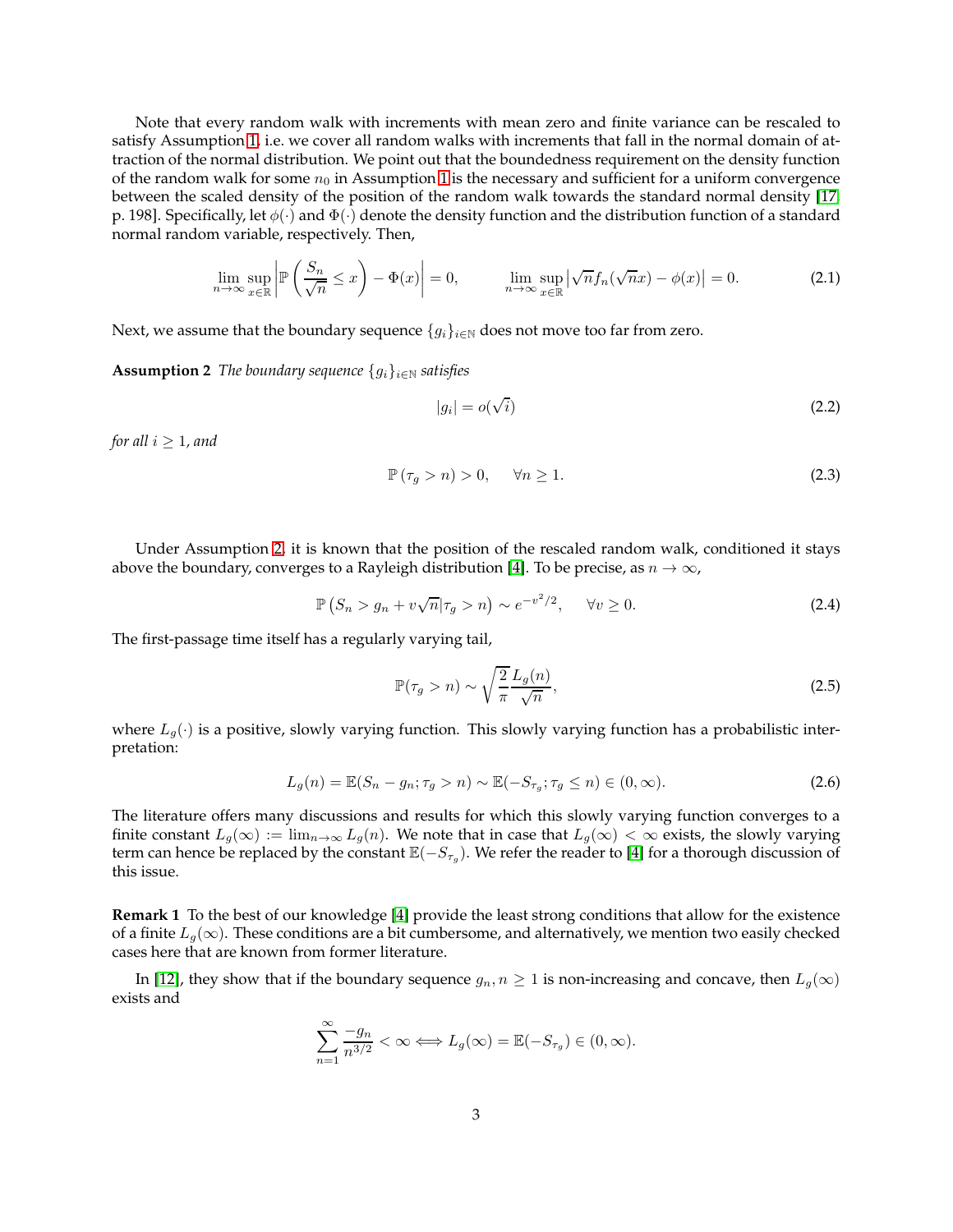Particularly, this holds for all finite constant boundaries. In Theorem 5 of [\[20\]](#page-21-11), the concavity condition is relaxed, but a stronger summability condition is required. Specifically, it is shown that if  $g_n, n \geq 1$  is non-increasing,

$$
\sum_{n=1}^{\infty} \frac{\log^{1/2} n}{n^{3/2}} (-g_n) < \infty \Longrightarrow L_g(\infty) = \mathbb{E}(-S_{\tau_g}) \in (0, \infty).
$$

In this paper, we consider a random walk that returns to zero at time  $n$ . The objective is to derive the asymptotic behavior of the probability that this random walk stay above a moving boundary over part of its interval. That is, given that the random walk returns to zero at time  $n$ , what is the asymptotic probability of the random walk staying above the moving boundary up to time  $k := k_n$ ? We refer to k as the threshold and assume that it is at least  $\omega(1)$  distance from both zero and *n*.

<span id="page-3-4"></span><span id="page-3-0"></span>**Assumption 3** *The threshold*  $k := k_n$  *satisfies both*  $k \to \infty$  *and*  $n - k \to \infty$  *as*  $n \to \infty$ *.* 

### **3 Main results**

We distinguish between two cases: one where the threshold is not too close to the point of return of the random walk bridge, and one where it is.

**Theorem 1** *Suppose*  $\lim_{n\to\infty} k/n < 1$ *. Then, as*  $n \to \infty$ *,* 

$$
\mathbb{P}(\tau_g > k | S_n = 0) \sim \sqrt{\frac{2}{\pi}} L_g(k) \sqrt{\frac{n-k}{n}} k^{-1/2}.
$$
\n(3.1)

Note that when  $k$  is not too close to the boundary, the impact of the boundary is completely captured by the slowly varying function. When  $k$  moves closer to  $n$ , the behavior of the boundary turns more relevant and possibly results to a change in asymptotics.

**Theorem 2** *Suppose*  $k = n - o(n)$ *. Additional to the Assumption* [2,](#page-2-0) *suppose there exists*  $a \in (0,1)$  *such that* 

<span id="page-3-5"></span><span id="page-3-3"></span><span id="page-3-1"></span>
$$
\sup_{j \in [(1-\epsilon)k,k]} |g_j - g_k| \le \alpha(\epsilon) |g_k|,\tag{3.2}
$$

*for every large enough n, with*  $\alpha(\epsilon) \to 0$  *as*  $\epsilon \downarrow 0$ *. Then, as*  $n \to \infty$ *,* 

$$
\mathbb{P}\left(\tau_g > k | S_n = 0\right) \sim \begin{cases} \sqrt{\frac{2}{\pi}} L_g(k) \frac{\sqrt{n-k}}{k}, & \text{if } |g_k| = o(\sqrt{n-k}),\\ \sqrt{\frac{2}{\pi}} L_g(k) \gamma \left(\frac{|g_k|}{\sqrt{n-k}}\right) \frac{\sqrt{n-k}}{k}, & \text{if } |g_k| = \Theta(\sqrt{n-k}),\\ 2L_g(k) \frac{|g_k|}{k}, & \text{if } |g_k| = \omega(\sqrt{n-k}), g_k < 0, \end{cases} \tag{3.3}
$$

*where*

<span id="page-3-2"></span>
$$
\gamma(y) := e^{-\frac{y^2}{2}} - y \int_{x=y}^{\infty} e^{-\frac{x^2}{2}} dx.
$$
\n(3.4)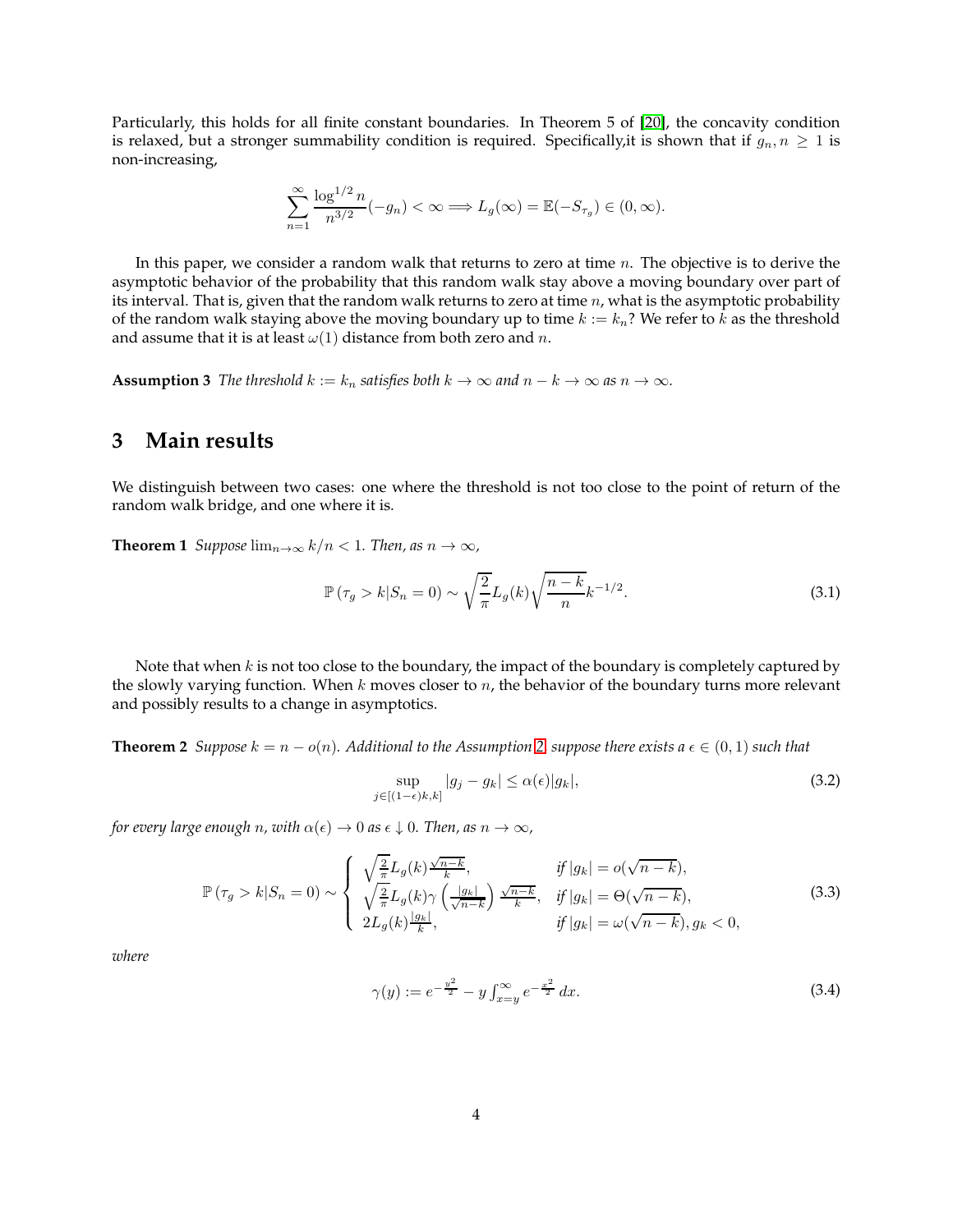A typical example that is covered by this framework is when  $g_i = -i^{\alpha}, i \in \mathbb{N}$  with  $\alpha < 1/2$ . The additional assumption [\(3.2\)](#page-3-1) is merely technical: it ensures that the boundary does not fluctuate too much as it moves closer to the threshold. That is, for every  $\epsilon > 0$  there is a value  $\alpha(\epsilon) < \infty$  such that the boundary values does not fluctuate more than  $2\alpha(\epsilon)g_k$  in the interval  $[(1-\epsilon)k, k]$  for large enough n. Particularly, this implies that  $\epsilon \in (0,1)$  can be chosen small enough such that  $\alpha(\epsilon) < 1$ , and hence the boundary sequence at time  $[(1 - \epsilon)k, k]$  has the same sign (either positive, negative or zero). Cases where the boundary sequence strongly oscillates close to the threshold are thus excluded from our framework.

The phase transition that appears in Theorem [2](#page-3-2) reflects the strong influence of the boundary sequence in this case. It might not be captured solely by the slowly varying function, but can have a much stronger effect. Furthermore, this effect is only influenced by the behavior of the boundary sequence close to the threshold. This observation is best-explained by our approach. We track the position of a random walk at time  $k$ , conditioned that it stays above the moving boundary till that point. Then we evaluate how likely a reversed random walk moving back from time  $n$  can reach that point. The reversed random walk will converge uniformly to a normal density, and is therefore likely to stay within  $\sqrt{n-k} = o(\sqrt{k})$  distance from zero. When  $g_k < 0$ , those values are thus likely of order max $\{\sqrt{n-k}, |g_k|\}$  distance from the boundary. The phase transition is then a consequence of how likely the random walk staying above the boundary sequence can move to such values.

**Example 1** As pointed out in the introduction, Theorem [1](#page-3-3) and [2](#page-3-2) can be applied to a seemingly unrelated problem in cascading failure models. In this example, we will describe a particular cascading failure model as in [\[19\]](#page-21-9), and translate it to the random-walk bridge setting we consider in this paper.

Consider a system consisting of  $n$  (indistinguishable) components. Each component has a limited capacity for the amount of load it can carry before it fails. The network is initially stable, in the sense that every component has sufficient capacity that exceeds the initial load. We assume that the difference between the initial loads and capacities, which we refer to as the *surplus capacity*, are stochastic random variables that are independent and identically distributed with continuous distribution function  $F(\cdot)$ . In order to trigger a possible cascading failure effect, we include an initial disturbance that causes all components to be additionally loaded with  $l_n(1)$ . When the capacity of a component is exceeded by its load demands, that component fails. Every component failure causes (equal) additional loading on the remaining components, possibly triggering knock-on effects. We write  $l_n(i)$  for the total load surge per component when  $i-1$ components have failed, and assume this is a deterministic non-decreasing function. The cascading failure process continues until the capacities on the remaining components are sufficient to deal with the load increases.

A measure of system reliability is the number of component failures after the cascading failure process has ended, written by  $A_n$ . Since  $F(\cdot)$  is continuous, it satisfies the identity [\[19\]](#page-21-9)

$$
\mathbb{P}\left(A_n \geq k\right) = \mathbb{P}\left(U_{(i)}^n \leq F\left(l_n(i)\right), \quad i = 1, ..., k\right),
$$

where  $U_{(i)}^n$  denotes the *i*'th order statistic of *n* uniformly distributed random variables with support [0, 1]. In [\[19\]](#page-21-9), they are interested which choices of  $F(\cdot)$  and  $l_n(\cdot)$  asymptotically exhibits power-law behavior for large thresholds  $k$  as in Assumption [3.](#page-3-4) In particular, they consider a setting where

<span id="page-4-0"></span>
$$
F\left(l_n(i)\right) = \frac{\theta + i - 1}{n}.\tag{3.5}
$$

Next, we show how this problem can be related to our random-walk bridge framework. Consider the random walk  $S_n = i - \sum_{i=1}^n E_i$  where  $(E_i)_{i \in \mathbb{N}}$  are independent identically exponentially distribution random variables with mean one. It is well-known that

$$
\left(U_{(1)}^n, U_{(2)}^n, ..., U_{(n)}^n\right) \stackrel{d}{=} \left(\frac{E_1}{n}, \frac{\sum_{i=1}^2 E_i}{n}, ..., \frac{\sum_{i=1}^n E_i}{n}\right) \sum_{i=1}^{n+1} E_i = n\right).
$$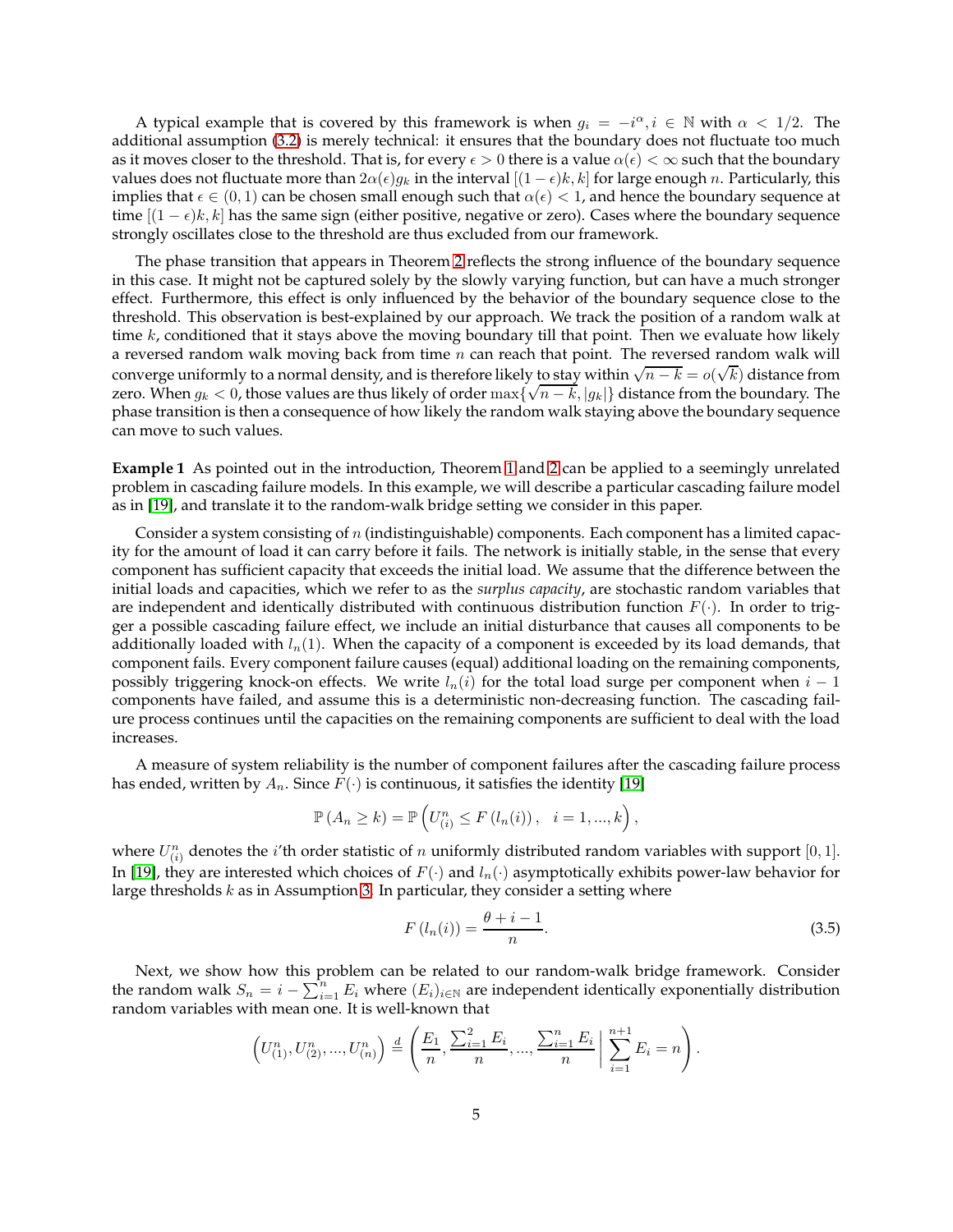Then the probability that the number of component failures exceeds the threshold can be written as

$$
\mathbb{P}(A_n \ge k) = \mathbb{P}\left(U_{(i)}^n \le \frac{\theta + i - 1}{n}, \quad i = 1, ..., k\right) = \mathbb{P}(S_i \ge 1 - \theta, \quad i = 1, ..., k|S_{n+1} = 1)
$$

$$
\sim \mathbb{P}(S_i \ge 1 - \theta, \quad i = 1, ..., k|S_n = 0) = \mathbb{P}\left(T_{1-\theta} > k|S_n = 0\right).
$$

Theorem [1](#page-3-3) and [2](#page-3-2) yields the result immediately. That is, as  $n \to \infty$ , we obtain

$$
\mathbb{P}(A_n \ge k) \sim \sqrt{\frac{2}{\pi}} L_{1-\theta}(k) \sqrt{\frac{n-k}{kn}},
$$

and since the boundary is constant,

$$
\lim_{n \to \infty} L_{1-\theta}(k) \sim \mathbb{E}\left(-S_{T_{1-\theta}}\right) = -(1-\theta) + 1 = \theta.
$$

due to the memory-less property of exponentials.

Yet, [\(3.5\)](#page-4-0) is a very specific case. In [\[19\]](#page-21-9), they explore for which perturbations the power-law behavior prevails. That is, if

$$
F(l_n(i)) = \frac{\theta + i - 1 - g(i)}{n},
$$

which perturbations  $g(\cdot)$  yield power-law behavior? The analytic approach used in [\[19\]](#page-21-9) allows for relatively limited generalizations. Theorem [1](#page-3-3) and [2](#page-3-2) provide the answer to a much broader range of possible perturbations, and quantifies its effect on the prefactor in a probabilistic way.

### <span id="page-5-0"></span>**4 Threshold sufficiently far from return point**

We first consider the case where  $\lim_{n\to\infty} k/n < 1$  as in Theorem [1.](#page-3-3) Define the reversed random walk as

<span id="page-5-1"></span>
$$
\tilde{S}_m = S_{n-m}, \quad m \ge 0,\tag{4.1}
$$

where  $S_n = 0$  (and no condition is posed on the  $S_0$ ). Consequently,  $\tilde{S}_m$  obeys the same law as  $-S_m$ for all  $m \geq 0$ . In the proof, we evaluate all events that a random walk conditioned to stay above the moving boundary meets at time  $k$  the reversed (unconditioned) random walk starting at time  $k$ . When  $\lim_{n\to\infty} k/n < 1$ , we can use a direct approach to derive the asymptotic behavior.

**Proof of Theorem [1.](#page-3-3)** Note that

$$
\mathbb{P}(\tau_g > k | S_n = 0) = \int_{u=g_k}^{\infty} \mathbb{P}(\tau_g > k; S_k \in du | S_n = 0) = \frac{1}{f_n(0)} \int_{u=g_k}^{\infty} \mathbb{P}(S_k \in du; \tau_g > k) \tilde{f}_{n-k}(u)
$$

$$
= \frac{\mathbb{P}(\tau_g > k)}{f_n(0)} \int_{u=g_k}^{\infty} \mathbb{P}(S_k \in du | \tau_g > k) \tilde{f}_{n-k}(u),
$$

where  $f_{n-k}(\cdot)$  is the density of the reversed random walk at time  $n - k$ .

The strategy is to bound the integral by two sums that coincide to the same expression as  $n \to \infty$ . Fix  $\Delta > 0$ , and write

$$
\Delta \mathbb{N}_0 := \{ \Delta i : i \ge 0, i \in \mathbb{Z} \}.
$$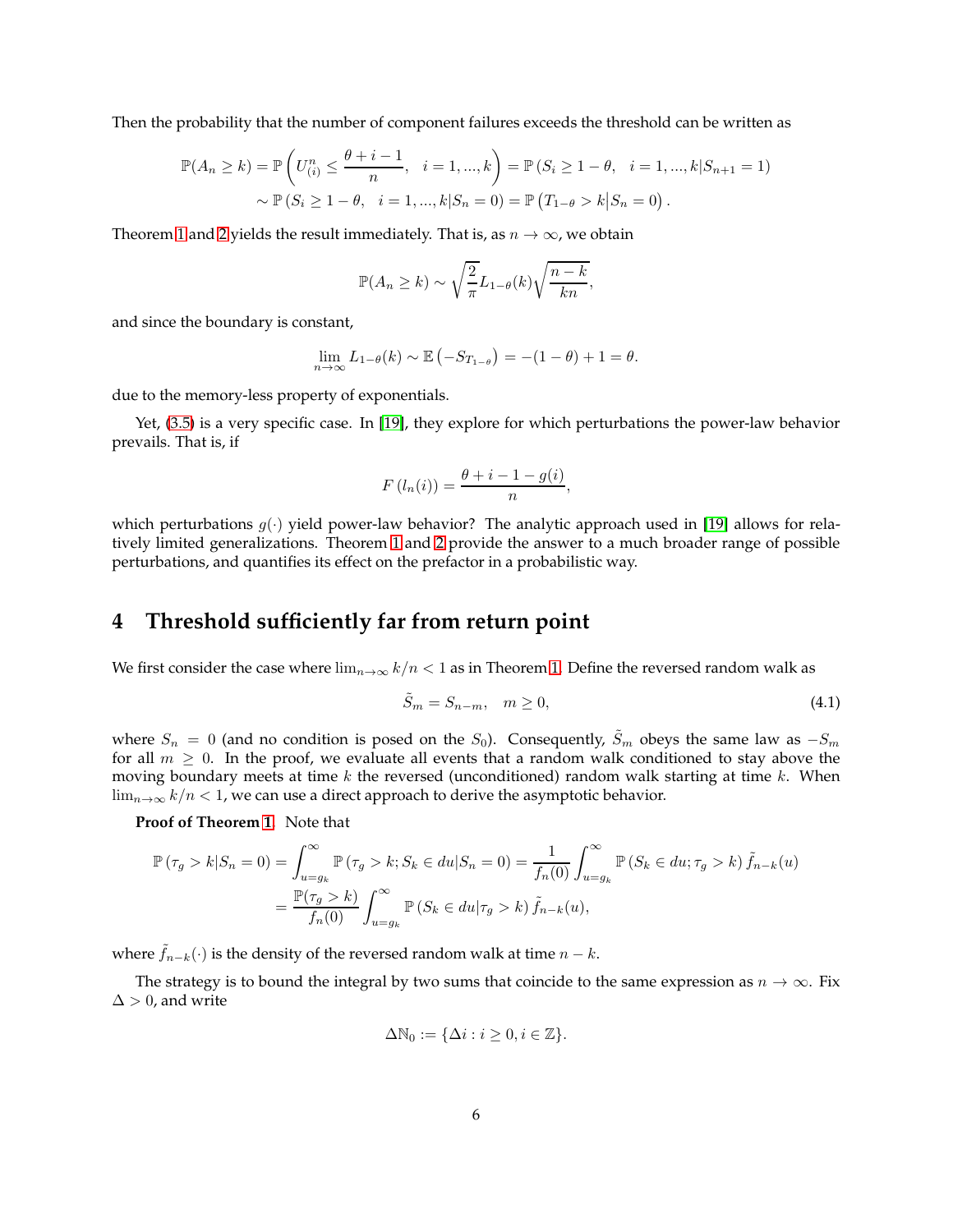Since the reversed random walk  $\tilde{S}_m$  is the same in distribution as  $-S_m$ ,  $m \ge 1$ , it also satisfies [\(2.1\)](#page-2-1) and hence there is a uniform convergence to the normal density. Then,

$$
\int_{u=g_k}^{\infty} \mathbb{P}\left(S_k \in du | \tau_g > k\right) \tilde{f}_{n-k}(u) = \int_{v=g_k/\sqrt{k}}^{\infty} \mathbb{P}\left(\frac{S_k}{\sqrt{k}} \in dv | \tau_g > k\right) \tilde{f}_{n-k}(v\sqrt{k})
$$
  
\n
$$
\leq \sum_{z \in \Delta \mathbb{N}_0} \mathbb{P}\left(\frac{S_k}{\sqrt{k}} \in \left[\frac{g_k}{\sqrt{k}} + z, \frac{g_k}{\sqrt{k}} + z + \Delta\right) | \tau_g > k\right) \sup_{y \in [z, z+\Delta)} \tilde{f}_{n-k}(g_k + y\sqrt{k})
$$
  
\n
$$
\leq \frac{1+o(1)}{\sqrt{2\pi(n-k)}} \sum_{z \in \Delta \mathbb{N}_0} \mathbb{P}\left(\frac{S_k}{\sqrt{k}} \in \left[\frac{g_k}{\sqrt{k}} + z, \frac{g_k}{\sqrt{k}} + z + \Delta\right) | \tau_g > k\right) \sup_{y \in [z, z+\Delta)} e^{-\frac{(g_k + y\sqrt{k})^2}{2(n-k)}}.
$$

Since  $e^{-x^2}$  attains its maximum at  $x = 0$  and is decreasing for  $x > 0$ , we see that the supremum over an interval  $[x, x + \Delta)$  of this function is attained at x for all  $x \ge 0$ . Furthermore, since  $|g_k| = o(\sqrt{k})$ , we observe that  $g_k + y\sqrt{k} > 0$  for every  $y > \Delta$  for large enough k. Therefore,

$$
\int_{u=g_k}^{\infty} \mathbb{P}\left(S_k \in du | \tau_g > k\right) \tilde{f}_{n-k}(u) \le \frac{1+o(1)}{\sqrt{2\pi(n-k)}} \left( \mathbb{P}\left(\frac{S_k}{\sqrt{k}} \in \left[\frac{g_k}{\sqrt{k}}, \frac{g_k}{\sqrt{k}} + \Delta\right) \big| \tau_g > k \right) + \sum_{z \in \Delta \mathbb{N}} \mathbb{P}\left(\frac{S_k}{\sqrt{k}} \in \left[\frac{g_k}{\sqrt{k}} + z, \frac{g_k}{\sqrt{k}} + z + \Delta\right) \big| \tau_g > k \right) e^{-\frac{(g_k + z\sqrt{k})^2}{2(n-k)}} \right).
$$

Using [\(2.4\)](#page-2-2), we obtain

$$
\int_{u=g_k}^{\infty} \mathbb{P}\left(S_k \in du | \tau_g > k\right) \tilde{f}_{n-k}(u) \le \frac{1+o(1)}{\sqrt{2\pi(n-k)}} \left(1 - e^{-\frac{\Delta^2}{2}} + \sum_{z \in \Delta \mathbb{N}} \int_{v=z}^{z+\Delta} v e^{-\frac{v^2}{2}} dv \cdot e^{-\frac{z^2}{2} \cdot \frac{k}{n-k}} (1+o(1)) \right)
$$
  

$$
\le \frac{1+o(1)}{\sqrt{2\pi(n-k)}} \left(2\left(1 - e^{-\frac{\Delta^2}{2}}\right) + \sum_{z \in \Delta \mathbb{N}_{\ge 2}} \int_{v=z}^{z+\Delta} v e^{-\frac{v^2}{2}} \cdot e^{-\frac{(v-\Delta)^2 k}{2(n-k)}} dv \right)
$$
  

$$
\le \frac{1+o(1)}{\sqrt{2\pi(n-k)}} \left(2\left(1 - e^{-\frac{\Delta^2}{2}}\right) + \int_{v=2\Delta}^{\infty} v e^{-\frac{v^2}{2}} \cdot e^{-\frac{(v-\Delta)^2 k}{2(n-k)}} dv \right).
$$

We note that  $\lim_{n\to\infty} k/(n-k) \in [0,\infty)$ , and hence

$$
\limsup_{n \to \infty} \frac{n}{\sqrt{n-k}} \int_{u=g_k}^{\infty} \mathbb{P}\left(S_k \in du | \tau_g > k\right) \tilde{f}_{n-k}(u)
$$
\n
$$
\leq \frac{1}{\sqrt{2\pi}} \limsup_{n \to \infty} \frac{n}{n-k} \lim_{\Delta \downarrow 0} \left(2\left(1 - e^{-\frac{\Delta^2}{2}}\right) + \int_{v=2\Delta}^{\infty} v e^{-\frac{v^2}{2}} \cdot e^{-\frac{(v-\Delta)^2}{2} \lim_{n \to \infty} \frac{k}{n-k}} dv\right) = \frac{1}{\sqrt{2\pi}}.
$$

Similarly, we obtain the following lower bound

$$
\int_{u=g_k}^{\infty} \mathbb{P}\left(S_k \in du | \tau_g > k\right) \tilde{f}_{n-k}(u) = \int_{v=g_k/\sqrt{k}}^{\infty} \mathbb{P}\left(\frac{S_k}{\sqrt{k}} \in dv | \tau_g > k\right) \tilde{f}_{n-k}(v\sqrt{k})
$$
  
\n
$$
\geq \sum_{z \in \Delta \mathbb{N}_0} \mathbb{P}\left(\frac{S_k}{\sqrt{k}} \in \left[\frac{g_k}{\sqrt{k}} + z, \frac{g_k}{\sqrt{k}} + z + \Delta\right) | \tau_g > k\right) \inf_{y \in [z, z + \Delta)} \tilde{f}_{n-k}(g_k + y\sqrt{k})
$$
  
\n
$$
\geq \frac{1 - o(1)}{\sqrt{2\pi(n - k)}} \sum_{z \in \Delta \mathbb{N}} \int_{v=z}^{z+\Delta} v e^{-\frac{v^2}{2}} dv \cdot e^{-\frac{(z+\Delta)^2}{2} \cdot \frac{k}{n-k}}
$$
  
\n
$$
\geq \frac{1 - o(1)}{\sqrt{2\pi(n - k)}} \int_{v=\Delta}^{\infty} v e^{-\frac{v^2}{2}} \cdot e^{-\frac{(v+2\Delta)^2}{2} \cdot \frac{k}{n-k}} dv,
$$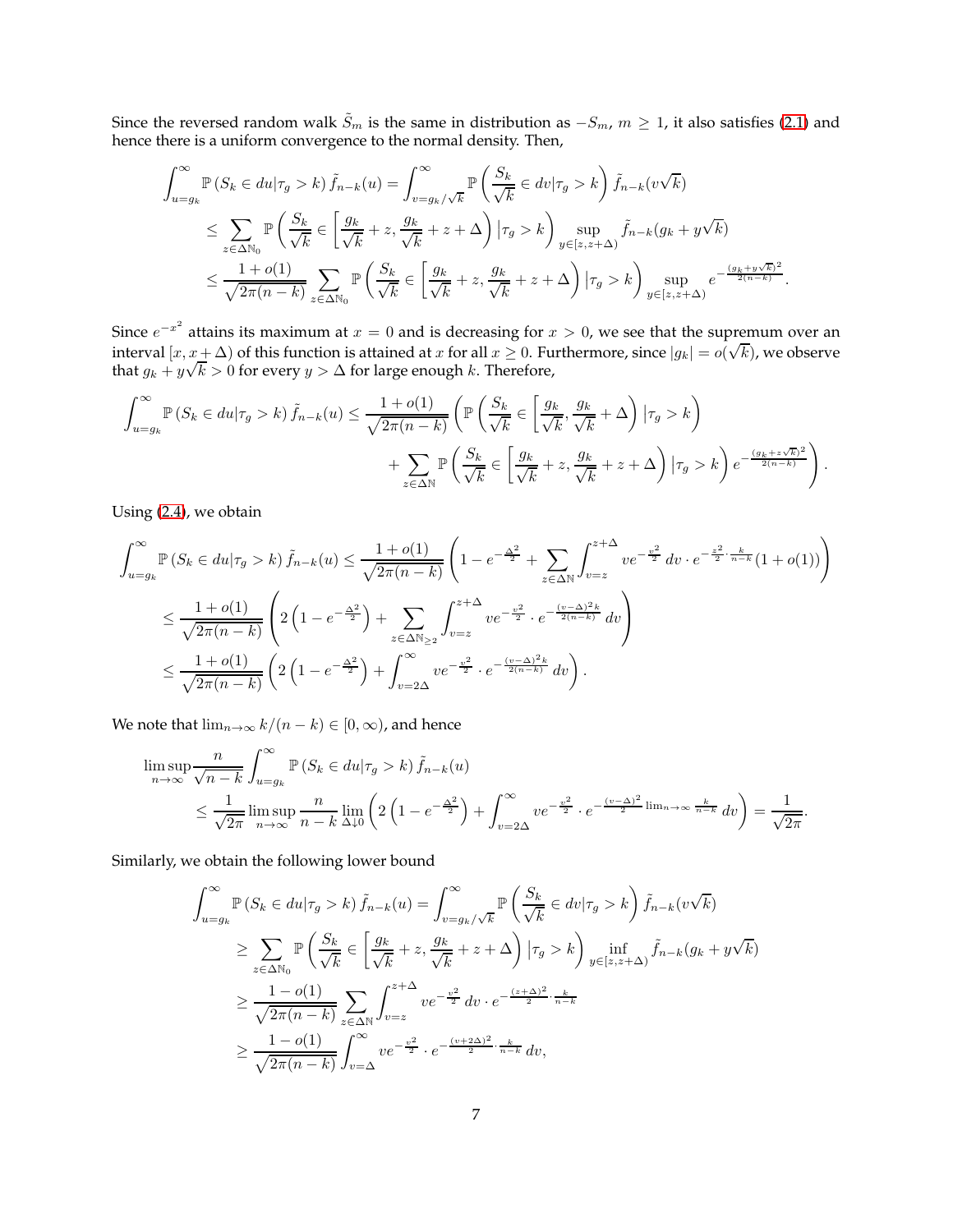where we applied [\(2.1\)](#page-2-1) and [\(2.4\)](#page-2-2) again. Therefore,

$$
\liminf_{n \to \infty} \frac{n}{\sqrt{n-k}} \int_{u=g_k}^{\infty} \mathbb{P}\left(S_k \in du | \tau_g > k\right) \tilde{f}_{n-k}(u)
$$
\n
$$
\geq \frac{1}{\sqrt{2\pi}} \liminf_{n \to \infty} \frac{n}{n-k} \lim_{\Delta \downarrow 0} \int_{v=\Delta}^{\infty} v e^{-\frac{v^2}{2}} \cdot e^{-\frac{(v+2\Delta)^2}{2} \cdot \lim_{n \to \infty} \frac{k}{n-k}} dv = \frac{1}{\sqrt{2\pi}}.
$$

The upper and lower bound asymptotically coincide. Using [\(2.5\)](#page-2-3), we conclude as  $n \to \infty$ ,

$$
\mathbb{P}(\tau_g > k | S_n = 0) = \frac{\mathbb{P}(\tau_g > k)}{f_n(0)} \int_{u = g_k}^{\infty} \mathbb{P}(S_k \in du | \tau_g > k) \tilde{f}_{n-k}(u) \sim \frac{\sqrt{2/\pi} L_g(k) k^{-1/2}}{(2\pi n)^{-1/2}} \frac{1}{\sqrt{2\pi}} \frac{\sqrt{n-k}}{n}
$$

$$
= \sqrt{\frac{2}{\pi}} L_g(k) \sqrt{\frac{n-k}{kn}}.
$$

<span id="page-7-0"></span> $\blacksquare$ 

### **5 Threshold close to return point**

Unfortunately, the analysis in the previous section does not follow through when  $k = n - o(n)$ . The chosen grid with small steps of order  $\sqrt{k}$  is not refined enough to capture the asymptotic behavior in this case. Another approach is needed, which we elaborate on in this section.

#### <span id="page-7-1"></span>**5.1 Density of random walk at the threshold**

For the evaluation of the objective, it is sensible to consider the position of a random walk at time k itself. A uniform convergence result is given by Proposition 18 of [\[8\]](#page-21-12) in case of constant boundaries. As this result is crucial in our analysis, we pose it here for our setting.

**Proposition 3 (Proposition 18 of [\[8\]](#page-21-12)**) *Let*  $x := x_n \geq 0$  *denote the starting point of a random walk (depending on*  $n$ ) and let  $y := y_n$  be a sequence of n. Let  $U(\cdot)$  denote the renewal function in the (strict) increasing ladder height *process, and V*(·) *the renewal function corresponding to the decreasing ladder height process. Let*  $\mathbb{E}(-S_{T_0})$  *be the*  $e$ xpected position of a random walk at stopping time  $T_0$ , and  $\mathbb{E}(-\tilde{S}_{T_0})$  the expected position of a random walk with *increments*  $-X_i, i ≥ 0$  at stopping time  $T_0$ . Then the following results hold uniformly for every  $\Delta ∈ (0, ∞)$  as  $n \to \infty$ .

(*i*) For  $\max\{x/\sqrt{n}, y/\sqrt{n}\} \to 0$ ,

<span id="page-7-4"></span><span id="page-7-2"></span>
$$
\mathbb{P}\left(S_n \in [y, y + \Delta), T_0 > n | S_0 = x\right) \sim \frac{V(x) \int_y^{y + \Delta} U(w) \, dw}{\sqrt{2\pi} n^{3/2}}.
$$
\n(5.1)

*(ii)* For any *(fixed)*  $D > 1$  *with*  $x/\sqrt{n} \to 0$  *and*  $y/\sqrt{n} \in [D^{-1}, D]$ *,* 

$$
\mathbb{P}\left(S_n \in [y, y + \Delta), T_0 > n | S_0 = x\right) \sim \sqrt{\frac{2}{\pi}} \frac{\mathbb{E}(-S_{T_0}) V(x) \Delta}{\sqrt{n}} \frac{y}{n} e^{-\frac{y^2}{2n}},\tag{5.2}
$$

and uniformly for  $y/\sqrt{n} \to 0$  and  $x/\sqrt{n} \in [D^{-1}, D]$ ,

<span id="page-7-3"></span>
$$
\mathbb{P}\left(S_n \in [y, y + \Delta), T_0 > n | S_0 = x\right) \sim \sqrt{\frac{2}{\pi}} \frac{\mathbb{E}(-\tilde{S}_{T_0}) U(y) \Delta}{\sqrt{n}} \frac{x}{n} e^{-\frac{x^2}{2n}},\tag{5.3}
$$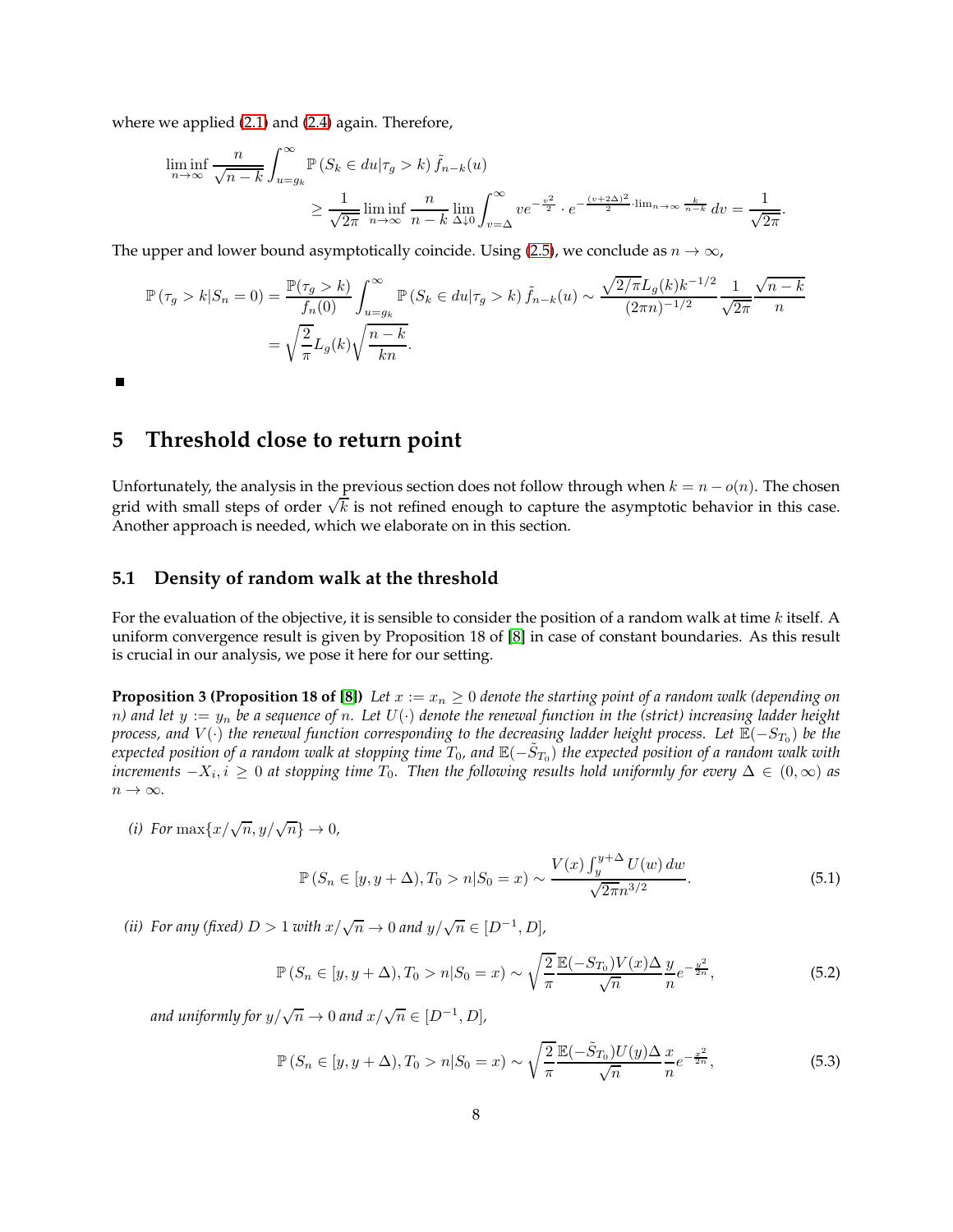*(iii)* For any *(fixed)*  $D > 1$  *with*  $x/\sqrt{n} \in [D^{-1}, D]$  *and*  $y/\sqrt{n} \in [D^{-1}, D]$ *,* 

$$
\mathbb{P}\left(S_n \in [y, y + \Delta), T_0 > n | S_0 = x\right) \sim \frac{\Delta q(x/\sqrt{n}, y/\sqrt{n})}{\sqrt{n}},\tag{5.4}
$$

*where*  $q(x, y)$  *is the density of*  $\mathbb{P}(W(1) \in dy, \inf_{0 \le t \le 1} W(t) > 0 | W(0) = x)$  *with*  $\{W(t), t \ge 0\}$  *the standard Wiener process. This has the explicit form [\[10\]](#page-21-13)*

<span id="page-8-0"></span>
$$
q(u,v) = \frac{1}{\sqrt{2\pi}} \left( e^{\frac{-(u-v)^2}{2}} - e^{\frac{-(u+v)^2}{2}} \right).
$$
 (5.5)

*for every*  $u, v > 0$ *.* 

The asymptotic behaviors of  $V(\cdot)$  and  $U(\cdot)$  are quite well-understood: the functions are both nondecreasing functions and regularly varying with exponent one. In particular, as  $t \to \infty$ ,

$$
U(t) \sim t/\mathbb{E}(-\tilde{S}_{T_0}), \quad V(t) \sim t/\mathbb{E}(-S_{T_0}).
$$
\n(5.6)

Moreover, for all random walks with finite variance  $\sigma^2=1$  it holds that

<span id="page-8-6"></span><span id="page-8-5"></span>
$$
\mathbb{E}(-\tilde{S}_{T_0})\mathbb{E}(-S_{T_0}) = \frac{\sigma^2}{2} = \frac{1}{2}.
$$
\n(5.7)

The goal is to exploit Proposition [3](#page-8-0) to derive the asymptotic behavior of the random walk at time  $k$ , while staying above the moving boundary. Intuitively, we derive this by looking at the position of the random walk at time  $(1 - \epsilon)k$ , where  $\epsilon \in (0, 1)$  satisfies [\(3.2\)](#page-3-1). Due to the additional assumption on  $\epsilon$ , one can replace the boundary between  $(1 - \epsilon)k$  and k by the constant boundary  $g_k$ . The density is then derived using [\(2.4\)](#page-2-2), [\(2.5\)](#page-2-3) and the result of Doney [\[8\]](#page-21-12) with constant boundaries. This strategy yields the following result.

<span id="page-8-1"></span>**Proposition 4** *Let*  $t \geq g_k$  *with*  $t - g_k = \Omega(|g_k|)$  *and*  $(t - g_k) \to \infty$  *as*  $k \to \infty$ *. Then, uniformly as*  $k \to \infty$ *,* 

$$
\frac{\mathbb{P}\left(S_k \in dt; \tau_g > k\right)}{dt} \sim \sqrt{\frac{2}{\pi}} \frac{L_g(k)}{k^{3/2}} \cdot \left\{ \begin{array}{l} \mathbb{E}\left(-\tilde{S}_{T_0}\right)U(t-g_k) \quad \text{if } t = o(\sqrt{k}), \\ te^{-\frac{t^2}{2k}} \quad \text{if } t = \Omega(\sqrt{k}). \end{array} \right.
$$

For the proof of Proposition [4](#page-8-1) we use the two following lemmas that show that it is unlikely for the random walk to be close to its boundary at time  $(1 - \epsilon)k$ .

**Lemma 5** Suppose  $t = o(\sqrt{k})$  such that  $t - g_k = \Omega(|g_k|)$  and  $(t - g_k) \to \infty$  as  $k \to \infty$ *. Let*  $\epsilon \in (0, 1)$  be such *that* [\(3.2\)](#page-3-1) *is satisfied. Choose*  $x_{\epsilon} > 0$  *small enough such that* 

<span id="page-8-3"></span><span id="page-8-2"></span>
$$
1 - e^{-\frac{-x_c^2}{2(1-\epsilon)}} < \epsilon^{3/2} \tag{5.8}
$$

*holds, and define*

$$
g_{k,\epsilon}^{+} = \begin{cases} (1+\alpha(\epsilon))g_k & \text{if } g_k < 0, \\ (1-\alpha(\epsilon))g_k & \text{if } g_k \ge 0. \end{cases}
$$
 (5.9)

*Then there exist a constant*  $C_1 \in (0, \infty)$  *such that for all*  $\epsilon \in (0, 1)$ *,* 

<span id="page-8-4"></span>
$$
\limsup_{k \to \infty} \frac{k^{3/2}}{L_g(k)U(t - g_k)} \int_{v = g_{(1 - \epsilon)k}}^{g_{(1 - \epsilon)k} + x_{\epsilon}\sqrt{k}} \mathbb{P}\left(S_{(1 - \epsilon)k} \in dv; \tau_g > (1 - \epsilon)k\right) \mathbb{P}\left(S_{\epsilon k} \in dt; T_{g_{k, \epsilon}^+} > \epsilon k | S_0 = v\right)
$$
  

$$
\leq C_1 \frac{x_{\epsilon}}{\sqrt{(1 - \epsilon)}} dt.
$$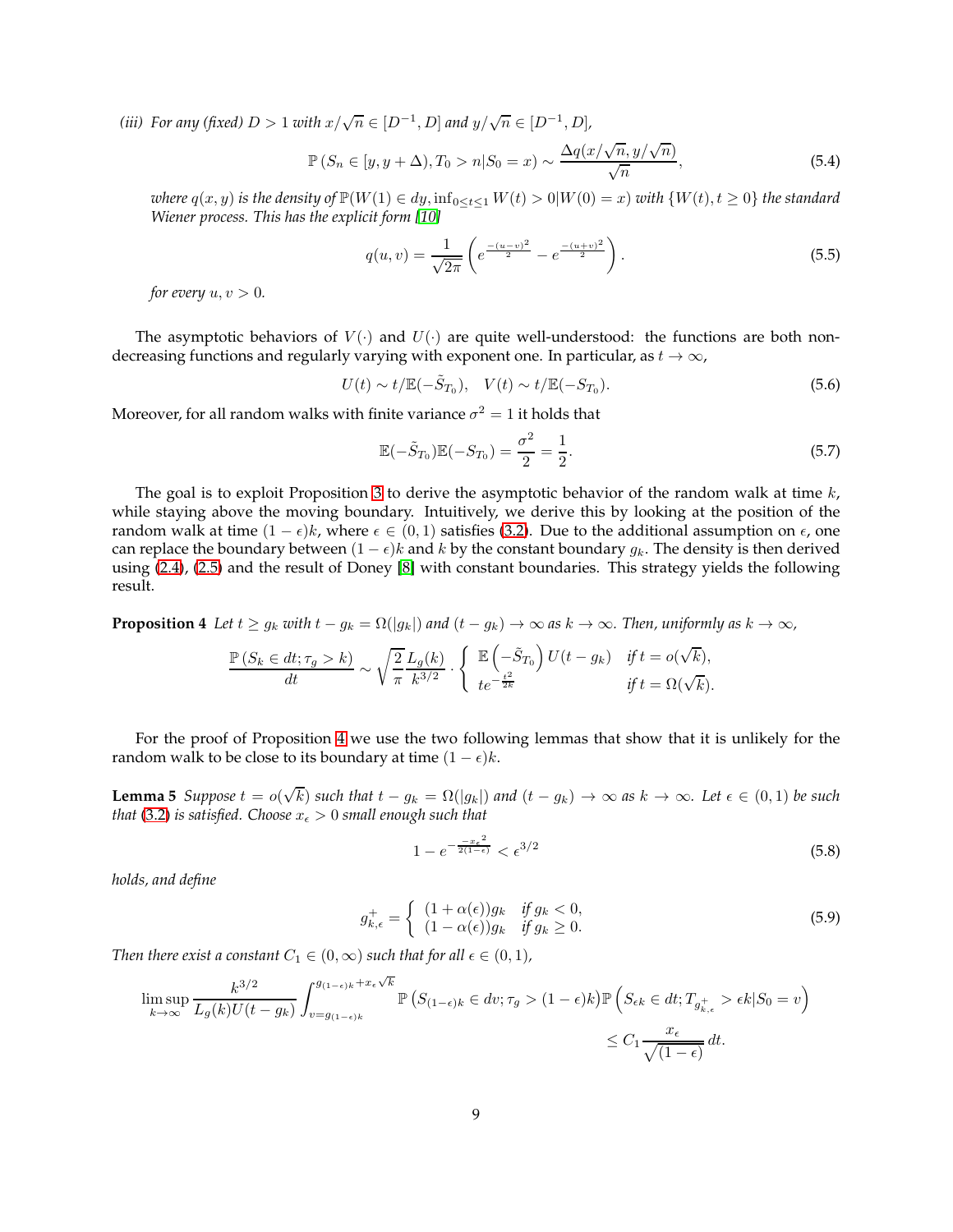**Lemma 6** *Suppose*  $t = \Theta(\sqrt{k})$  *such that*  $t \geq g_k$ *. Let*  $\epsilon \in (0,1)$  *be such that* [\(3.2\)](#page-3-1) *holds, and choose*  $x_{\epsilon}$  *small enough* such that [\(5.8\)](#page-8-2) is satisfied. Define  $g^+_{k,\epsilon}$  as in [\(5.9\)](#page-8-3). Then there exist a constant  $C_2\in(0,\infty)$  such that for all  $\epsilon\in(0,1)$ ,

$$
\limsup_{k \to \infty} \frac{k^{3/2}}{L_g(k)t e^{-t^2/(2k)}} \int_{v=g_{(1-\epsilon)k}}^{g_{(1-\epsilon)k}+x_{\epsilon}\sqrt{k}} \mathbb{P}\left(S_{(1-\epsilon)k} \in dv; \tau_g > (1-\epsilon)k\right) \mathbb{P}\left(S_{\epsilon k} \in dt; T_{g_{k,\epsilon}^+} > \epsilon k | S_0 = v\right)
$$
  

$$
\leq C_2 \frac{x_{\epsilon}}{\sqrt{(1-\epsilon)}} dt.
$$

The proofs of Lemma [5](#page-8-3) and [6](#page-8-4) are given in Appendix [A.](#page-17-0) Next, we will prove Proposition [4.](#page-8-1)

**Proof of Proposition [4.](#page-8-1)** We consider the position of the random walk at time  $(1 - \epsilon)k$  with  $\epsilon \in (0, 1)$ . Specifically, fix  $\epsilon > 0$  such that [\(3.2\)](#page-3-1) holds and, additionally,

<span id="page-9-1"></span>
$$
\alpha(\epsilon) < \lim_{k \to \infty} \frac{t - g_k}{|g_k|} \tag{5.10}
$$

is satisfied. Note that

$$
\mathbb{P}\left(S_k \in dt; \tau_g > k\right) = \int_{v=g_{(1-\epsilon)k}}^{\infty} \mathbb{P}\left(S_k \in dt; \tau_g > k; S_{(1-\epsilon)k} \in dv\right)
$$
  
\n
$$
= \int_{v=g_{(1-\epsilon)k}}^{\infty} \mathbb{P}\left(S_k \in dt; \tau_g > k | S_{(1-\epsilon)k} = v; \tau_g > (1-\epsilon)k\right) \mathbb{P}\left(S_{(1-\epsilon)k} \in dv; \tau_g > (1-\epsilon)k\right)
$$
  
\n
$$
= \int_{v=g_{(1-\epsilon)k}}^{\infty} \mathbb{P}\left(S_{\epsilon k} \in dt; \tau_{\check{g}^{\epsilon}} > \epsilon k | S_0 = v\right) \mathbb{P}\left(S_{(1-\epsilon)k} \in dv | \tau_g > (1-\epsilon)k\right) \mathbb{P}\left(\tau_g > (1-\epsilon)k\right),
$$

where  $\breve{g}^{\epsilon}, i \geq 1$  is defined as

$$
\breve{g}_j^\epsilon := g_{(1-\epsilon)k+j}, \qquad \quad \forall 1 \leq j \leq \epsilon k.
$$

Observe that [\(3.2\)](#page-3-1) is then equivalent to

<span id="page-9-2"></span><span id="page-9-0"></span>
$$
\sup_{1 \le j \le k} \left| \frac{\breve{g}_j^{\epsilon}}{g_k} - 1 \right| \le \alpha(\epsilon).
$$

Define  $g_{k,\epsilon}^+$  as in [\(5.9\)](#page-8-3) and let

$$
g_{k,\epsilon}^- = \begin{cases} (1 - \alpha(\epsilon))g_k & \text{if } g_k < 0, \\ (1 + \alpha(\epsilon))g_k & \text{if } g_k \ge 0. \end{cases}
$$
(5.11)

We obtain the bounds

$$
\mathbb{P}\left(S_k \in dt; \tau_g > k\right) \le \int_{v=g_{(1-\epsilon)k}}^{\infty} \mathbb{P}\left(S_{(1-\epsilon)k} \in dv; \tau_g > (1-\epsilon)k\right) \mathbb{P}\left(S_{\epsilon k} \in dt; T_{g_{k,\epsilon}^+} > \epsilon k | S_0 = v\right),\tag{5.12}
$$

and

$$
\mathbb{P}\left(S_k \in dt; \tau_g > k\right) \ge \int_{v=g_{(1-\epsilon)k}}^{\infty} \mathbb{P}\left(S_{(1-\epsilon)k} \in dv; \tau_g > (1-\epsilon)k\right) \mathbb{P}\left(S_{\epsilon k} \in dt; T_{g_{k,\epsilon}} > \epsilon k | S_0 = v\right). \tag{5.13}
$$

The goal is to show that the bounds asymptotically coincide when  $\epsilon \downarrow 0$ .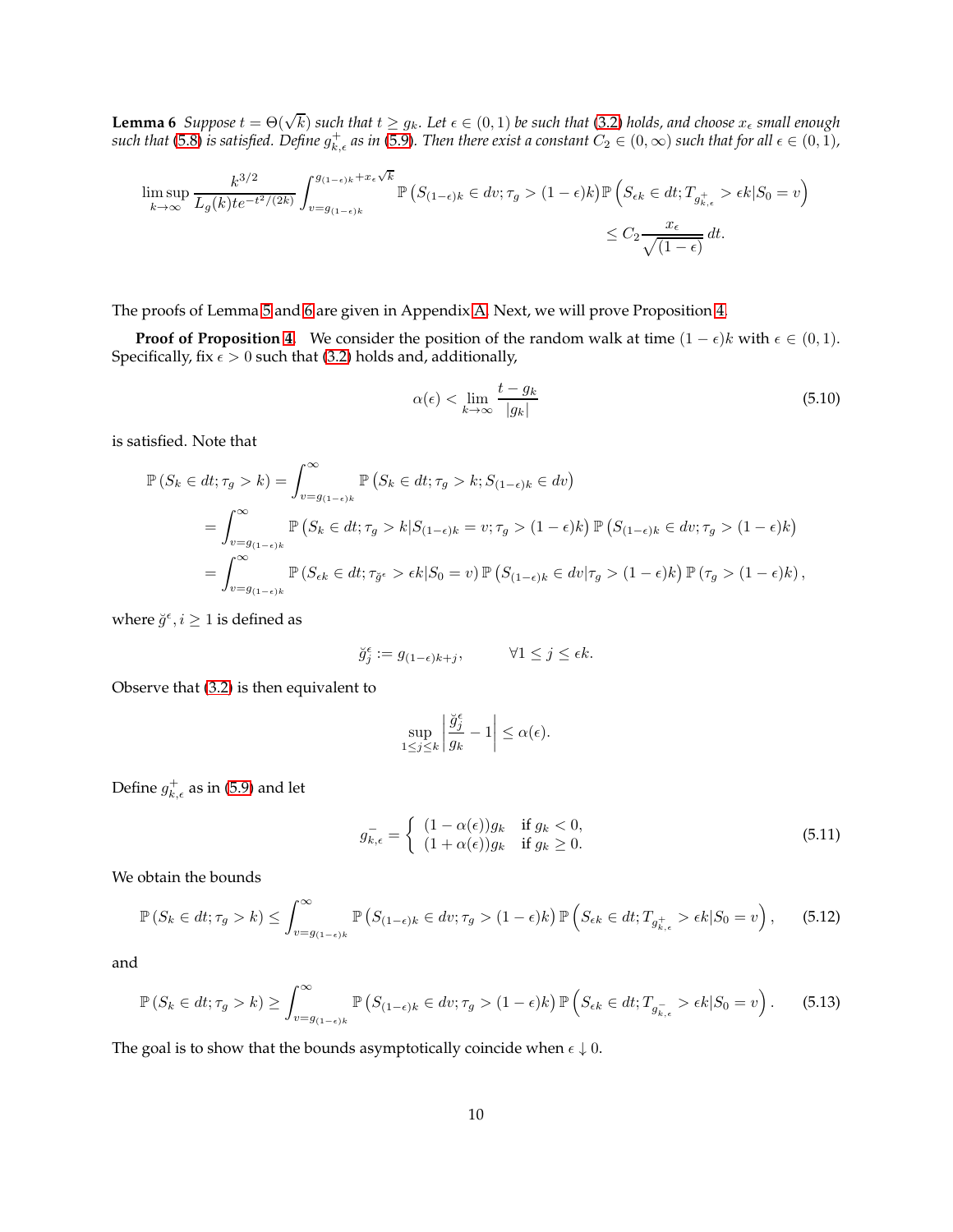Let  $v_{\epsilon,k} = g_{(1-\epsilon)k} + x_{\epsilon} \sqrt{k}$ , where  $x_{\epsilon} > 0$  is chosen small enough such that

<span id="page-10-2"></span>
$$
1 - e^{-\frac{x_{\epsilon}^2}{2(1 - \epsilon)}} < \epsilon^{3/2}.\tag{5.14}
$$

Note that this choice of  $x_\epsilon$  implies that  $x_\epsilon/\sqrt{\epsilon(1-\epsilon)} \to 0$  as  $\epsilon \downarrow 0$ , since

$$
\lim_{\epsilon \downarrow 0} \frac{x_{\epsilon}}{\sqrt{\epsilon (1 - \epsilon)}} < \lim_{\epsilon \downarrow 0} \sqrt{\frac{-2 \log(1 - \epsilon^{3/2})}{\epsilon}} = 0.
$$

Then, [\(5.12\)](#page-9-0) can be written as

$$
\mathbb{P}\left(S_k \in dt; \tau_g > k\right) \leq \int_{v=g_{(1-\epsilon)k}}^{v_{\epsilon,k}} \mathbb{P}\left(S_{(1-\epsilon)k} \in dv; \tau_g > (1-\epsilon)k\right) \mathbb{P}\left(S_{\epsilon k} \in dt; T_{g_{k,\epsilon}^+} > \epsilon k | S_0 = v\right) + \int_{v=v_{\epsilon,k}}^{\infty} \mathbb{P}\left(S_{(1-\epsilon)k} \in dv; \tau_g > (1-\epsilon)k\right) \mathbb{P}\left(S_{\epsilon k} \in dt; T_{g_{k,\epsilon}^+} > \epsilon k | S_0 = v\right).
$$

Lemma [5](#page-8-3) and [6](#page-8-4) provide a bound for the first term, i.e. there exists  $c_1, c_2 \in (0, \infty)$  such that for every  $\epsilon \in (0, 1)$ satisfying [\(3.2\)](#page-3-1),

$$
\int_{v=g_{(1-\epsilon)k}}^{v_{\epsilon,k}} \mathbb{P}\left(S_{(1-\epsilon)k} \in dv; \tau_g > (1-\epsilon)k\right) \mathbb{P}\left(S_{\epsilon k} \in dt; T_{g_{k,\epsilon}^+} > \epsilon k | S_0 = v\right)
$$
\n
$$
\leq \frac{L_g(k)}{k^{3/2}} \frac{x_{\epsilon}}{\sqrt{1-\epsilon}} \begin{cases} c_1 U(t-g_k) dt & \text{if } |t| = o(\sqrt{k}),\\ c_2 t e^{-\frac{t^2}{2k}} dt & \text{if } |t| = \Theta(\sqrt{k}). \end{cases} (5.15)
$$

To evaluate the second integral term, we use a similar analysis as we have done for the case where  $k$  is sufficiently far from *n*. First, due to Proposition [3,](#page-8-0) it holds uniformly as  $k \to \infty$ ,

$$
\frac{\mathbb{P}\left(S_{\epsilon k}\in dt; T_{g_{k,\epsilon}^{+}} > \epsilon k | S_{0} = v\right)}{dt} = \frac{\mathbb{P}\left(S_{\epsilon k}\in d(t-g_{k,\epsilon}^{+}); T_{0} > \epsilon k | S_{0} = v - g_{k,\epsilon}^{+}\right)}{d(t-g_{k,\epsilon}^{+})}
$$
\n
$$
\sim \begin{cases}\n\sqrt{\frac{2}{\pi}} \mathbb{E}(-\tilde{S}_{T_{0}}) \frac{U(t-g_{k,\epsilon}^{+})}{\sqrt{\epsilon k}} \frac{v - g_{k,\epsilon}^{+}}{\epsilon k} e^{-\frac{(v - g_{k,\epsilon}^{+})^{2}}{2\epsilon k}} & \text{if } t = o(\sqrt{k}), \\
\frac{1}{\sqrt{2\pi\epsilon k}} \left(e^{-\frac{(v - t)^{2}}{2\epsilon k}} - e^{-\frac{(v + t - 2g_{k,\epsilon}^{+})^{2}}{2\epsilon k}}\right) & \text{if } t = \Theta(\sqrt{k}).\n\end{cases}
$$
\n(5.16)

Moreover, using [\(2.4\)](#page-2-2), [\(2.5\)](#page-2-3) and the fact that  $L_g(\cdot)$  is slowly varying,

$$
\mathbb{P}\left(S_{(1-\epsilon)k} \in dv; \tau_g > (1-\epsilon)k\right) = \mathbb{P}\left(S_{(1-\epsilon)k} \in dv | \tau_g > (1-\epsilon)k\right) \mathbb{P}\left(\tau_g > (1-\epsilon)k\right) \\
\sim \sqrt{\frac{2}{\pi}} \frac{L_g(k)}{\sqrt{(1-\epsilon)k}} \frac{v - g_{(1-\epsilon)k}}{(1-\epsilon)k} e^{-\frac{(v-g_{(1-\epsilon)k})^2}{2(1-\epsilon)k}} dv. \tag{5.17}
$$

These asymptotic results can be used to evaluate the second term. For readability of the proof, we complete the proof separately for the two cases stated in the proposition, i.e. for  $t = o(\sqrt{k})$  and  $t = \Theta(\sqrt{k})$ . Fix  $\Delta < x_{\epsilon}/2$  and recall

<span id="page-10-1"></span><span id="page-10-0"></span>
$$
\Delta\mathbb{N}_0=\{\Delta i: i\geq 0, i\in\mathbb{Z}\}.
$$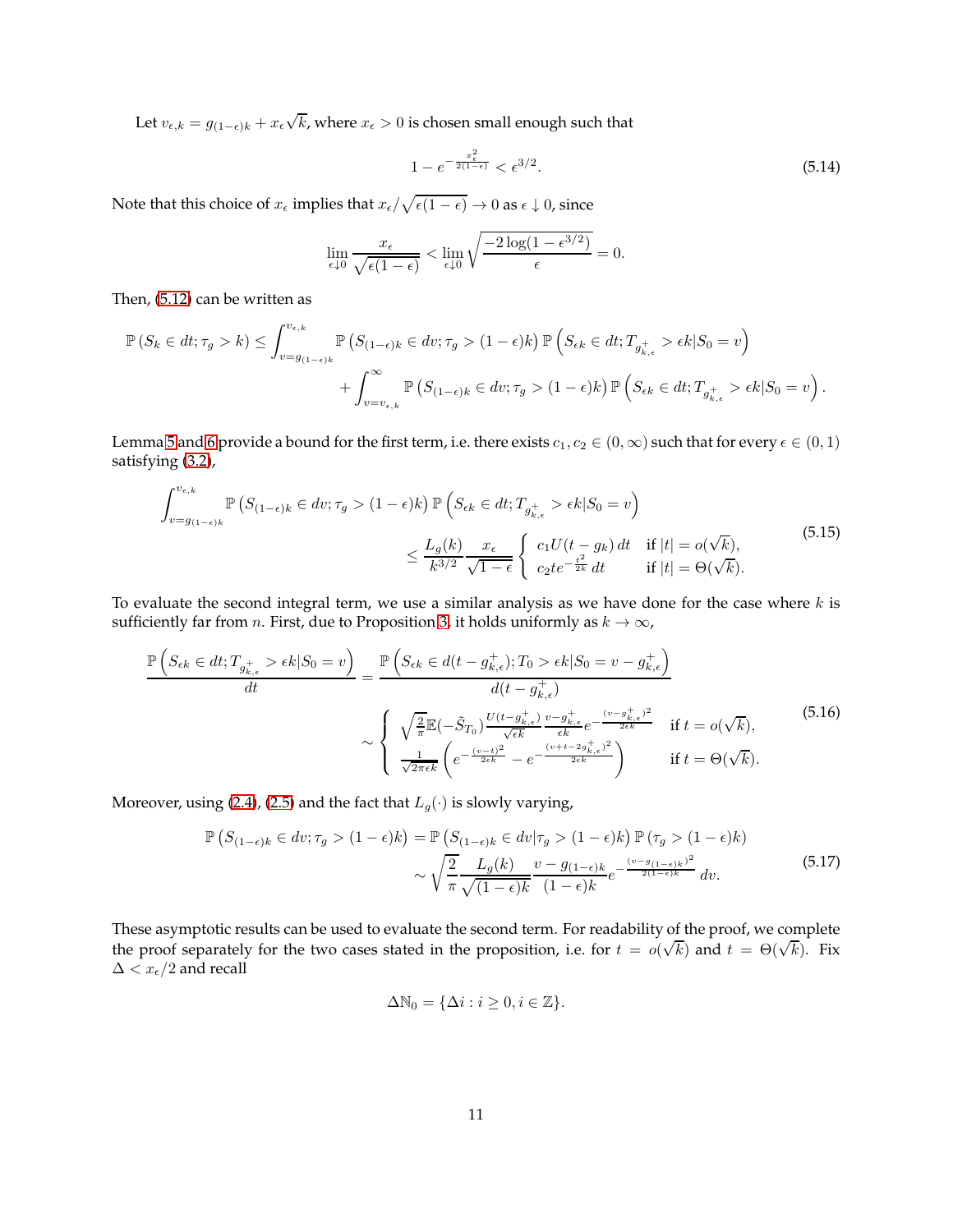In the case  $t = o(\sqrt{k})$ , using [\(5.17\)](#page-10-0) and [\(5.16\)](#page-10-1), we find for every fixed  $0 < \Delta < x_{\epsilon}/2$ ,

lim sup k→∞ k 3/2 Lg(k)U(t − g + k,ǫ) Z <sup>∞</sup> v=vǫ,k P S(1−ǫ)<sup>k</sup> ∈ dv; τ<sup>g</sup> > (1 − ǫ)k P Sǫk ∈ dt; T<sup>g</sup> + k,ǫ > ǫk|S<sup>0</sup> = v dt ≤ lim sup k→∞ k 3/2 Lg(k)U(t − g + k,ǫ) X <sup>z</sup>∈∆N<sup>0</sup> P S(1−ǫ)<sup>k</sup> ∈ [vǫ,k + z √ k, vǫ,k + (<sup>z</sup> + ∆)<sup>√</sup> k); τ<sup>g</sup> > (1 − ǫ)k · sup v∈[vǫ,k+z √ k,vǫ,k+(z+∆)<sup>√</sup> k) P Sǫk ∈ dt; T<sup>g</sup> + k,ǫ > ǫk|S<sup>0</sup> = v dt ≤ lim sup k→∞ k 3/2 Lg(k)U(t − g + k,ǫ) X <sup>z</sup>∈∆N<sup>0</sup> <sup>Z</sup> <sup>v</sup>ǫ,k+(z+∆)<sup>√</sup> k v=vǫ,k+z √ k r 2 π Lg(k) p (1 − ǫ)k v − g(1−ǫ)<sup>k</sup> (1 − ǫ)k e − (v−g(1−ǫ)<sup>k</sup> ) 2 2(1−ǫ)<sup>k</sup> dv · r 2 π <sup>E</sup>(−S˜ T<sup>0</sup> ) U(t − g + k,ǫ) √ ǫk <sup>v</sup>ǫ,k + (<sup>z</sup> + ∆)<sup>√</sup> k − g + k,ǫ ǫk <sup>e</sup> − (vǫ,k+z √ <sup>k</sup>−g<sup>+</sup> k,ǫ) 2 <sup>2</sup>ǫk ! ≤ 2 π <sup>E</sup>(−S˜ T<sup>0</sup> ) p ǫ(1 − ǫ) Z <sup>∞</sup> y=x<sup>ǫ</sup> y (1 − ǫ) e − y 2 2(1−ǫ) y + 2∆ ǫ e − (y−2∆)2 <sup>2</sup><sup>ǫ</sup> dy,

where the final inequality is due to variable substitution, and since for every  $v\in[v_{\epsilon,k}+z\sqrt{k},v_{\epsilon,k}+(z+\Delta)\sqrt{k}],$ 

$$
v_{\epsilon,k} + (z + \Delta)\sqrt{k} - g_{k,\epsilon}^+ \le v - g_{(1-\epsilon)k} + 2\Delta\sqrt{k}
$$

and

$$
v_{\epsilon,k} + z\sqrt{k} - g_{k,\epsilon}^+ \ge v - g_{(1-\epsilon)k} - 2\Delta\sqrt{k}
$$

for k large enough. Letting  $\Delta \downarrow 0$  and invoking Lemma [8](#page-19-0) yields

$$
\limsup_{k \to \infty} \frac{k^{3/2}}{L_g(k)U(t - g_{k,\epsilon}^+)} \int_{v=v_{\epsilon,k}}^{\infty} \mathbb{P}\left(S_{(1-\epsilon)k} \in dv; \tau_g > (1-\epsilon)k\right) \frac{\mathbb{P}\left(S_{\epsilon k} \in dt; T_{g_{k,\epsilon}^+} > \epsilon k | S_0 = v\right)}{dt}
$$
\n
$$
\leq \lim_{\Delta \downarrow 0} \left(\frac{2}{\pi} \mathbb{E}(-\tilde{S}_{T_0}) \frac{1}{\sqrt{\epsilon(1-\epsilon)}} \int_{y=0}^{\infty} \frac{y(y+2\Delta)}{\epsilon(1-\epsilon)} e^{-\frac{y^2}{2(1-\epsilon)} - \frac{(y-2\Delta)^2}{2\epsilon}} dy\right) = \sqrt{\frac{2}{\pi}} \mathbb{E}(-\tilde{S}_{T_0}).
$$

Recall [\(5.9\)](#page-8-3) and [\(5.6\)](#page-8-5). Hence,

$$
\limsup_{k \to \infty} \frac{U(t - g_{k,\epsilon}^+)}{U(t - g_k)} \le 1 + \alpha(\epsilon) \limsup_{k \to \infty} \frac{|g_k|}{t - g_k} < \infty.
$$

Combining this with [\(5.15\)](#page-10-2), we obtain the upper bound

$$
\limsup_{k \to \infty} \frac{k^{3/2}}{L_g(k)U(t - g_k)} \frac{\mathbb{P}(S_k \in dt; \tau_g > k)}{dt}
$$
\n
$$
\leq \lim_{\epsilon \downarrow 0} \left( c_1 \frac{x_{\epsilon}}{\sqrt{1 - \epsilon}} + \sqrt{\frac{2}{\pi}} \mathbb{E}(-\tilde{S}_{T_0}) \left( 1 + \alpha(\epsilon) \limsup_{k \to \infty} \frac{|g_k|}{t - g_k} \right) \right) = \sqrt{\frac{2}{\pi}} \mathbb{E}(-\tilde{S}_{T_0}).
$$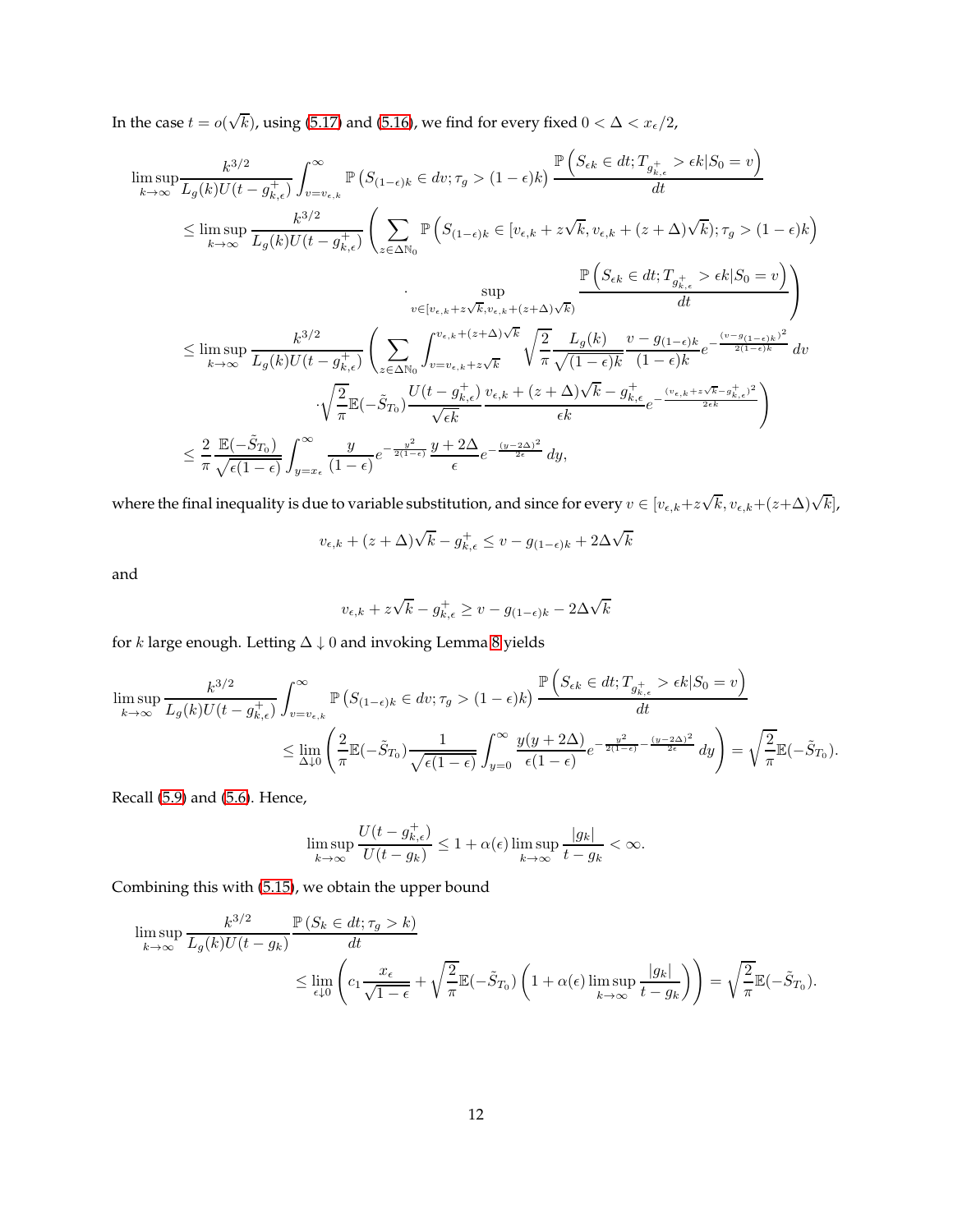Similarly, using [\(5.16\)](#page-10-1) and [\(5.17\)](#page-10-0), we obtain a lower bound for every fixed  $0 < \Delta < x_{\epsilon}/2$ ,

$$
\begin{split} &\liminf_{k\rightarrow\infty}\frac{k^{3/2}}{L_g(k)U(t-g_{k,\epsilon}^-)}\int_{v=v_{\epsilon,k}}^{\infty}\mathbb{P}\left(S_{(1-\epsilon)k}\in dv;\tau_g>(1-\epsilon)k\right)\frac{\mathbb{P}\left(S_{\epsilon k}\in dt;T_{g_{k,\epsilon}^-}> \epsilon k|S_0=v\right)}{dt}\\ &\geq \liminf_{k\rightarrow\infty}\left(\frac{k^{3/2}}{L_g(k)U(t-g_{k,\epsilon}^-)}\sum_{z\in\Delta\mathbb{N}_0}\mathbb{P}\left(S_{(1-\epsilon)k}\in[v_{\epsilon,k}+z\sqrt{k},v_{\epsilon,k}+(z+\Delta)\sqrt{k});\tau_g>(1-\epsilon)k\right)\right.\\ &\qquad\qquad \left. \lim_{v\in[v_{\epsilon,k}+z\sqrt{k},v_{\epsilon,k}+(z+\Delta)\sqrt{k}\right)}\frac{\mathbb{P}\left(S_{\epsilon k}\in dt;T_{g_{k,\epsilon}^-}> \epsilon k|S_0=v\right)}{dt}\\ &\geq \liminf_{k\rightarrow\infty}\left(\frac{k^{3/2}}{L_g(k)U(t-g_{k,\epsilon}^-)}\sum_{z\in\Delta\mathbb{N}_0}\int_{v=v_{\epsilon,k}+z\sqrt{k}}^{v_{\epsilon,k}+(z+\Delta)\sqrt{k}}\sqrt{\frac{2}{\pi}}\frac{L_g(k)}{\sqrt{(1-\epsilon)k}}\frac{v-g_{(1-\epsilon)k}}{(1-\epsilon)k}e^{-\frac{(v-g_{(1-\epsilon)k})^2}{2(1-\epsilon)k}}\frac{dv}{dt}\\ &\qquad\qquad\cdot\sqrt{\frac{2}{\pi}}\mathbb{E}(-\tilde{S}_{T_0})\frac{U(t-g_{k,\epsilon}^-)}{\sqrt{\epsilon k}}\frac{v_{\epsilon,k}+z\sqrt{k}-g_{k,\epsilon}^-}{\epsilon k}e^{-\frac{(v_{\epsilon,k}+(z+\Delta)\sqrt{k}-g_{k,\epsilon}^-)^2}{2\epsilon k}}\right)\\ &\geq \frac{2}{\pi}\mathbb{E}(-\tilde{S}_{T_0})\frac{1}{\sqrt{(1-\epsilon)\epsilon}}\int_{y=x_{\epsilon}}^{\infty}\frac{y}{\sqrt{\epsilon}}e^{-\frac{y^2}{2(1-\epsilon)}}\frac{y-2\Delta}{\epsilon}e^{-\frac{(y+2\Delta)^2}{2\epsilon k}}\,dy. \end{split}
$$

Invoking Lemma [8](#page-19-0) yields

$$
\liminf_{k \to \infty} \frac{k^{3/2}}{L_g(k)U(t - g_{k,\epsilon}^-)} \int_{v=v_{\epsilon,k}}^{\infty} \mathbb{P}\left(S_{(1-\epsilon)k} \in dv; \tau_g > (1-\epsilon)k\right) \frac{\mathbb{P}\left(S_{\epsilon k} \in dt; T_{g_{k,\epsilon}} > \epsilon k | S_0 = v\right)}{dt}
$$
\n
$$
\geq \lim_{\Delta \downarrow 0} \left(\frac{2}{\pi} \mathbb{E}(-\tilde{S}_{T_0}) \frac{1}{\sqrt{(1-\epsilon)\epsilon}} \int_{y=x_{\epsilon}}^{\infty} \frac{y}{(1-\epsilon)} e^{-\frac{y^2}{2(1-\epsilon)}} \frac{y - 2\Delta}{\epsilon} e^{-\frac{(y+2\Delta)^2}{2\epsilon k}} dy\right)
$$
\n
$$
= \frac{2}{\pi} \mathbb{E}(-\tilde{S}_{T_0}) \left(\frac{x_{\epsilon}}{\sqrt{\epsilon(1-\epsilon)}} e^{-\frac{x_{\epsilon}}{2\epsilon(1-\epsilon)}} + \int_{y=x_{\epsilon}/\sqrt{\epsilon(1-\epsilon)}}^{\infty} e^{-y^2/2} dy\right).
$$

Recall that the choice of  $x_{\epsilon}$  ensures that  $x_{\epsilon}/\sqrt{\epsilon(1-\epsilon)} \to 0$  as  $\epsilon \downarrow 0$ . Moreover, we observe that due to [\(5.10\)](#page-9-1), [\(5.11\)](#page-9-2) and [\(5.6\)](#page-8-5),

$$
\liminf_{k \to \infty} \frac{U(t - g_{k,\epsilon}^{-})}{U(t - g_k)} \ge 1 - \alpha(\epsilon) \liminf_{k \to \infty} \frac{|g_k|}{t - g_k}.
$$

Therefore,

$$
\liminf_{k \to \infty} \frac{k^{3/2}}{L_g(k)U(t - g_k)} \frac{\mathbb{P}\left(S_k \in dt; \tau_g > k\right)}{dt}
$$
\n
$$
\geq \frac{2}{\pi} \mathbb{E}\left(-\tilde{S}_{T_0}\right) \lim_{\epsilon \downarrow 0} \left(1 - \alpha(\epsilon) \liminf_{k \to \infty} \frac{|g_k|}{t - g_k}\right) \left(\frac{x_{\epsilon}}{\sqrt{\epsilon(1 - \epsilon)}} e^{-\frac{x_{\epsilon}}{2\epsilon(1 - \epsilon)}} + \int_{y = \frac{x_{\epsilon}}{\sqrt{\epsilon(1 - \epsilon)}}}^{\infty} e^{-y^2/2} dy\right) = \sqrt{\frac{2}{\pi}} \mathbb{E}\left(-\tilde{S}_{T_0}\right).
$$

Note this coincides with the upper bound, proving the result in case of  $t = o(\sqrt{k})$ .

Next, we complete the proof in case of  $t = \Theta(\sqrt{k})$ . Again, using [\(5.16\)](#page-10-1) and [\(5.17\)](#page-10-0), we obtain for any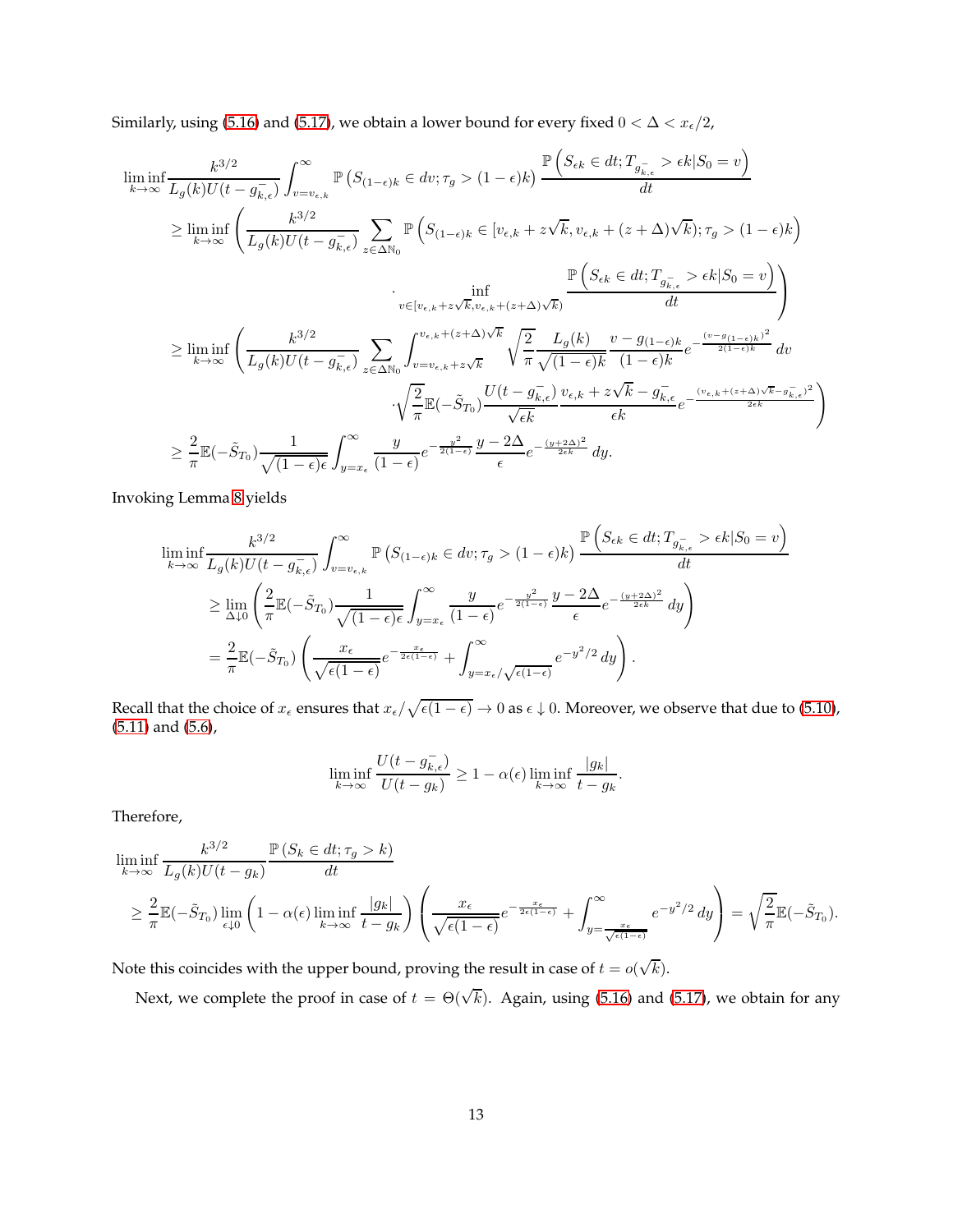$0 < \Delta < \min\{x_{\epsilon}, \lim_{k \to \infty} t/\sqrt{k}\}/3$ ,

$$
\limsup_{k \to \infty} \frac{k^{3/2}}{L_g(k)t e^{-t^2/(2k)}} \int_{v=v_{\epsilon,k}}^{\infty} \mathbb{P}\left(S_{(1-\epsilon)k} \in dv; \tau_g > (1-\epsilon)k\right) \frac{\mathbb{P}\left(S_{\epsilon k} \in dt; T_{g_{k,\epsilon}^+} > \epsilon k | S_0 = v\right)}{dt}
$$
\n
$$
\leq \limsup_{k \to \infty} \frac{k^{3/2}}{L_g(k)t e^{-t^2/(2k)}} \sum_{z \in \Delta \mathbb{N}_0} \mathbb{P}\left(S_{(1-\epsilon)k} \in [v_{\epsilon,k} + z\sqrt{k}, v_{\epsilon,k} + (z+\Delta)\sqrt{k}); \tau_g > (1-\epsilon)k\right)
$$
\n
$$
\leq \limsup_{k \to \infty} \frac{\mathbb{P}\left(S_{\epsilon k} \in dt; T_{g_{k,\epsilon}^+} > \epsilon k | S_0 = v\right)}{L_g(k)t e^{-t^2/(2k)}} \sum_{z \in \Delta \mathbb{N}_0} \int_{v=v_{\epsilon,k} + z\sqrt{k}}^{v_{\epsilon,k} + (z+\Delta)\sqrt{k}} \sqrt{\frac{2}{\pi}} \frac{L_g(k)}{\sqrt{(1-\epsilon)k}} \frac{v - g_{(1-\epsilon)k}}{(1-\epsilon)k} e^{-\frac{(v - g_{(1-\epsilon)k})^2}{2(1-\epsilon)k}} dv
$$
\n
$$
\leq \limsup_{k \to \infty} \frac{k^{3/2}}{L_g(k)t e^{-t^2/(2k)}} \sum_{z \in \Delta \mathbb{N}_0} \int_{v=v_{\epsilon,k} + z\sqrt{k}}^{v_{\epsilon,k} + (z+\Delta)\sqrt{k}} \sqrt{\frac{2}{\pi}} \frac{L_g(k)}{\sqrt{(1-\epsilon)k}} \frac{v - g_{(1-\epsilon)k}}{(1-\epsilon)k} e^{-\frac{(v - t)^2}{2(1-\epsilon)k}} - e^{-\frac{(v + t - 2g_{k,\epsilon}^+)^2}{2\epsilon k}} ds
$$

Since for any  $a\leq b,$ 

$$
\sup_{v \in [a,b]} e^{-\frac{(v-t)^2}{2\epsilon k}} = \begin{cases} e^{-\frac{(b-t)^2}{2\epsilon k}} & \text{if } b \leq t, \\ e^{-\frac{(a-t)^2}{2\epsilon k}} & \text{if } a \geq t, \\ 1 & \text{otherwise,} \end{cases}
$$

we obtain

$$
\limsup_{k \to \infty} \frac{k^{3/2}}{L_g(k)t e^{-t^2/(2k)}} \int_{v=v_{\epsilon,k}}^{\infty} \mathbb{P}\left(S_{(1-\epsilon)k} \in dv; \tau_g > (1-\epsilon)k\right) \frac{\mathbb{P}\left(S_{\epsilon k} \in dt; T_{g_{k,\epsilon}^+} > \epsilon k | S_0 = v\right)}{dt}
$$
\n
$$
\leq \limsup_{k \to \infty} \frac{1}{\pi} \frac{k^{1/2}}{t e^{-t^2/(2k)} \sqrt{\epsilon (1-\epsilon)}} \left(\int_{y=x_{\epsilon}}^{t/\sqrt{k}-3\Delta} \frac{y}{(1-\epsilon)} e^{-\frac{y^2}{2(1-\epsilon)}} \left(e^{-\frac{(y+3\Delta-t/\sqrt{k})^2}{2\epsilon}} - e^{-\frac{(y+3\Delta+t/\sqrt{k})^2}{2\epsilon}}\right) dy + \int_{y=t/\sqrt{k}+3\Delta}^{y} \frac{y}{(1-\epsilon)} e^{-\frac{y^2}{2(1-\epsilon)}} \left(e^{-\frac{(y-3\Delta-t/\sqrt{k})^2}{2\epsilon}} - e^{-\frac{(y+3\Delta+t/\sqrt{k})^2}{2\epsilon}}\right) dy + \int_{y=t/\sqrt{k}-3\Delta}^{t/\sqrt{k}+3\Delta} \frac{y}{(1-\epsilon)} e^{-\frac{y^2}{2(1-\epsilon)}} \left(1 - e^{-\frac{(y+3\Delta+t/\sqrt{k})^2}{2\epsilon}}\right) dy\right).
$$

Since  $t = \Theta(\sqrt{k})$ ,

$$
\limsup_{k \to \infty} \frac{k^{3/2}}{L_g(k)te^{-t^2/(2k)}} \int_{v=v_{\epsilon,k}}^{\infty} \mathbb{P}\left(S_{(1-\epsilon)k} \in dv; \tau_g > (1-\epsilon)k\right) \frac{\mathbb{P}\left(S_{\epsilon k} \in dt; T_{g_{k,\epsilon}^+} > \epsilon k | S_0 = v\right)}{dt}
$$
\n
$$
\leq \lim_{\Delta \downarrow 0} \limsup_{k \to \infty} \frac{k^{3/2}}{L_g(k)te^{-t^2/(2k)}} \left( \int_{y=x_{\epsilon}}^{t/\sqrt{k}-3\Delta} \frac{y}{(1-\epsilon)} e^{-\frac{y^2}{2(1-\epsilon)}} \left( e^{-\frac{(y+3\Delta-t/\sqrt{k})^2}{2\epsilon}} - e^{-\frac{(y+3\Delta+t/\sqrt{k})^2}{2\epsilon}} \right) dy + \int_{y=t/\sqrt{k}+3\Delta}^{\infty} \frac{y}{(1-\epsilon)} e^{-\frac{y^2}{2(1-\epsilon)}} \left( e^{-\frac{(y-3\Delta-t/\sqrt{k})^2}{2\epsilon}} - e^{-\frac{(y+3\Delta+t/\sqrt{k})^2}{2\epsilon}} \right) dy + \int_{y=t/\sqrt{k}+3\Delta}^{\frac{t}{2}(1-\epsilon)} \frac{y}{(1-\epsilon)} e^{-\frac{y^2}{2(1-\epsilon)}} \left( 1 - e^{-\frac{(y+3\Delta+t/\sqrt{k})^2}{2\epsilon}} \right) dy + \int_{y=t/\sqrt{k}-3\Delta}^{\frac{t}{2}(1-\epsilon)} \frac{y}{(1-\epsilon)} e^{-\frac{y^2}{2(1-\epsilon)}} \left( 1 - e^{-\frac{(y+3\Delta+t/\sqrt{k})^2}{2\epsilon}} \right) dy \right)
$$
\n
$$
= \lim_{k \to \infty} \frac{1}{\pi} \frac{k^{1/2}}{te^{-t^2/(2k)}\sqrt{\epsilon(1-\epsilon)}} \cdot \int_{y=x_{\epsilon}}^{\infty} \frac{y}{(1-\epsilon)} e^{-\frac{y^2}{2(1-\epsilon)}} \left( e^{-\frac{(y-\lim_{k \to \infty} t/\sqrt{k})^2}{2\epsilon}} - e^{-\frac{(y+\lim_{k \to \infty} t/\sqrt{k})^2}{2\epsilon}} \right) dy
$$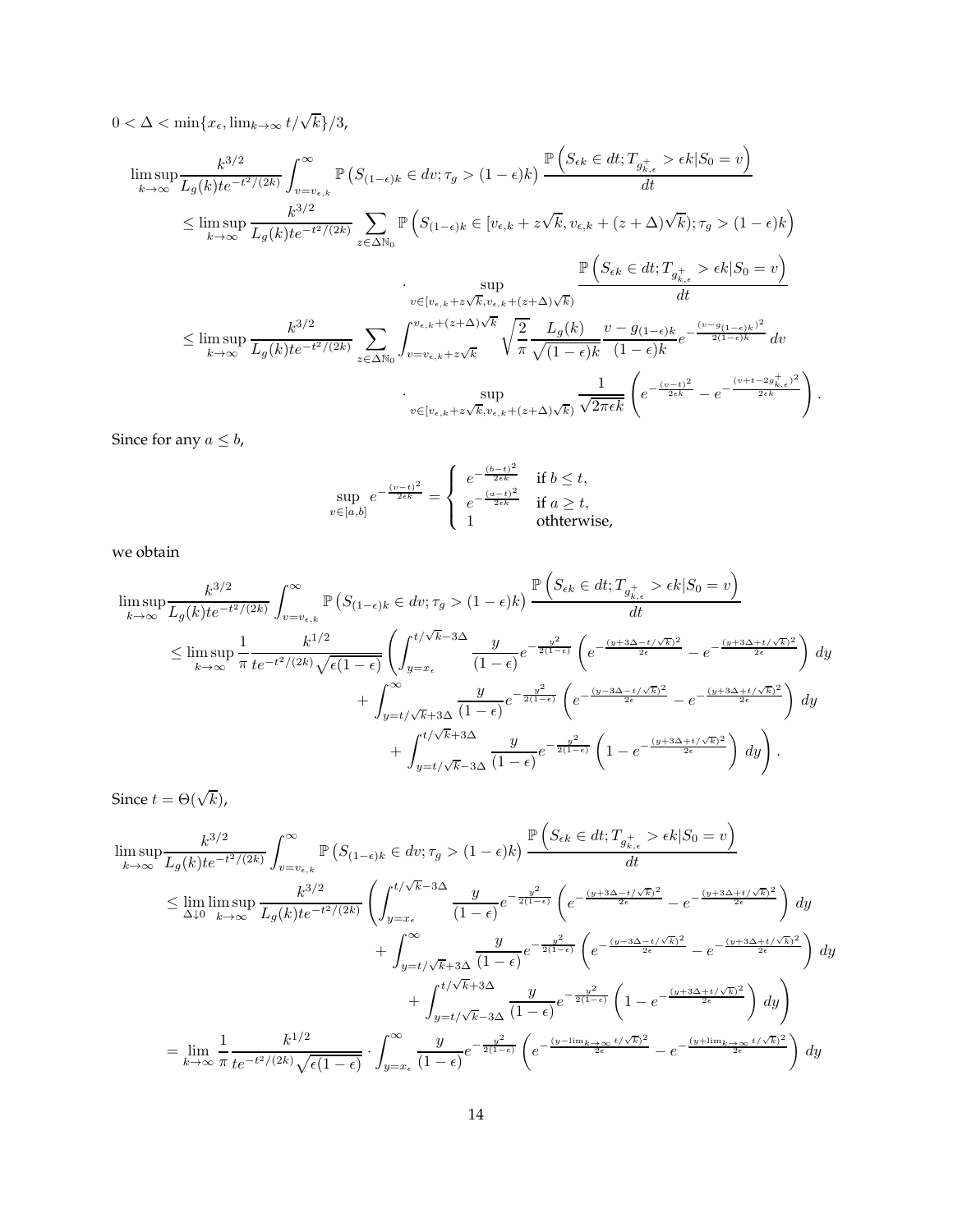with  $x_{\epsilon} > 0$ . Invoking Lemma [9](#page-19-1) concludes

$$
\limsup_{k \to \infty} \frac{k^{3/2}}{L_g(k) t e^{-t^2/(2k)}} \int_{v=v_{\epsilon,k}}^{\infty} \mathbb{P}\left(S_{(1-\epsilon)k} \in dv; \tau_g > (1-\epsilon)k\right) \frac{\mathbb{P}\left(S_{\epsilon k} \in dt; T_{g_{k,\epsilon}^+} > \epsilon k | S_0 = v\right)}{dt}
$$
\n
$$
\leq \limsup_{k \to \infty} \frac{1}{\pi} \frac{k^{1/2}}{t e^{-t^2/(2k)} \sqrt{\epsilon (1-\epsilon)}} \int_{y=0}^{\infty} \frac{y}{(1-\epsilon)} e^{-\frac{y^2}{2(1-\epsilon)}} \left(e^{-\frac{(y-\lim_{k \to \infty} t/\sqrt{k})^2}{2\epsilon}} - e^{-\frac{(y+\lim_{k \to \infty} t/\sqrt{k})^2}{2\epsilon}}\right) dy
$$
\n
$$
= \frac{1}{\pi} \cdot \sqrt{2\pi} = \sqrt{\frac{2}{\pi}}.
$$

Combining this expression with [\(5.15\)](#page-10-2) and letting  $\epsilon \downarrow 0$ , we obtain the upper bound

$$
\limsup_{k \to \infty} \frac{k^{3/2}}{L_g(k)t e^{-t^2/(2k)}} \frac{\mathbb{P}(S_k \in dt; \tau_g > k)}{dt} \le \sqrt{\frac{2}{\pi}}.
$$

For the lower bound, using [\(5.16\)](#page-10-1) and [\(5.17\)](#page-10-0), we obtain for any  $0<\Delta<\min\{x_\epsilon,\lim_{k\to\infty}t/\sqrt{k}\}/3$ ,

$$
\liminf_{k \to \infty} \frac{k^{3/2}}{L_g(k)t e^{-t^2/(2k)}} \int_{v=v_{\epsilon,k}}^{\infty} \mathbb{P}\left(S_{(1-\epsilon)k} \in dv; \tau_g > (1-\epsilon)k\right) \frac{\mathbb{P}\left(S_{\epsilon k} \in dt; T_{g_{\overline{k},\epsilon}} > \epsilon k | S_0 = v\right)}{dt}
$$
\n
$$
\geq \liminf_{k \to \infty} \frac{k^{3/2}}{L_g(k)t e^{-t^2/(2k)}} \sum_{z \in \Delta \mathbb{N}_0} \mathbb{P}\left(S_{(1-\epsilon)k} \in [v_{\epsilon,k} + z\sqrt{k}, v_{\epsilon,k} + (z+\Delta)\sqrt{k}); \tau_g > (1-\epsilon)k\right)
$$
\n
$$
\cdot \inf_{v \in [v_{\epsilon,k} + z\sqrt{k}, v_{\epsilon,k} + (z+\Delta)\sqrt{k})} \frac{\mathbb{P}\left(S_{\epsilon k} \in dt; T_{g_{\overline{k},\epsilon}} > \epsilon k | S_0 = v\right)}{dt}
$$
\n
$$
\geq \liminf_{k \to \infty} \frac{1}{\pi} \frac{k^{1/2}}{te^{-t^2/(2k)}\sqrt{\epsilon(1-\epsilon)}} \sum_{z \in \Delta \mathbb{N}_0} \int_{v=v_{\epsilon,k} + z\sqrt{k}}^{v_{\epsilon,k} + (z+\Delta)\sqrt{k}} \frac{v - g_{(1-\epsilon)k}}{(1-\epsilon)k} e^{-\frac{(v-g_{(1-\epsilon)k})^2}{2(1-\epsilon)k}} dv
$$
\n
$$
\cdot \inf_{v \in [v_{\epsilon,k} + z\sqrt{k}, v_{\epsilon,k} + (z+\Delta)\sqrt{k})} \left(e^{-\frac{(v-t)^2}{2\epsilon k}} - e^{-\frac{(v+t-2g_{\overline{k},\epsilon})^2}{2\epsilon k}}\right)
$$
\n
$$
\geq \liminf_{k \to \infty} \frac{1}{\pi} \frac{k^{1/2}}{te^{-t^2/(2k)}\sqrt{\epsilon(1-\epsilon)}} \left(\int_{y=x_{\epsilon}}^{t/\sqrt{k}-3\Delta} \frac{y}{(1-\epsilon)} e^{-\frac{y^2}{2(1-\epsilon)}} \left(e^{-\frac{(y-3\Delta-t/\sqrt{k})^2}{2\epsilon}} - e^{-\frac{(y-3\Delta+t/\sqrt{k})^2}{2\epsilon}}\right) dy\right) + \int_{y=t/\sqrt{k}+3\Delta}^{\
$$

We observe that the limiting expression tends to a constant as  $k \to \infty$ . Then, setting  $\Delta \downarrow 0$  and invoking Lemma [9](#page-19-1) yields

$$
\liminf_{k \to \infty} \frac{k^{3/2}}{L_g(k)t e^{-t^2/(2k)}} \frac{\mathbb{P}\left(S_k \in dt; \tau_g > k\right)}{dt} \ge \frac{1}{\pi} \left(\sqrt{2\pi} - \frac{c_3 \pi}{\sqrt{\epsilon(1-\epsilon)}} \left(1 - e^{-\frac{x_{\epsilon}^2}{2(1-\epsilon)}}\right)\right) \ge \sqrt{\frac{2}{\pi}} - c_3 \frac{\epsilon}{\sqrt{1-\epsilon}}
$$

for some constant  $c_3 > 0$ . Finally, we observe that as  $\epsilon \downarrow 0$  the upper and lower bound coincode, concluding the proof for  $t = \Theta(\sqrt{k}).$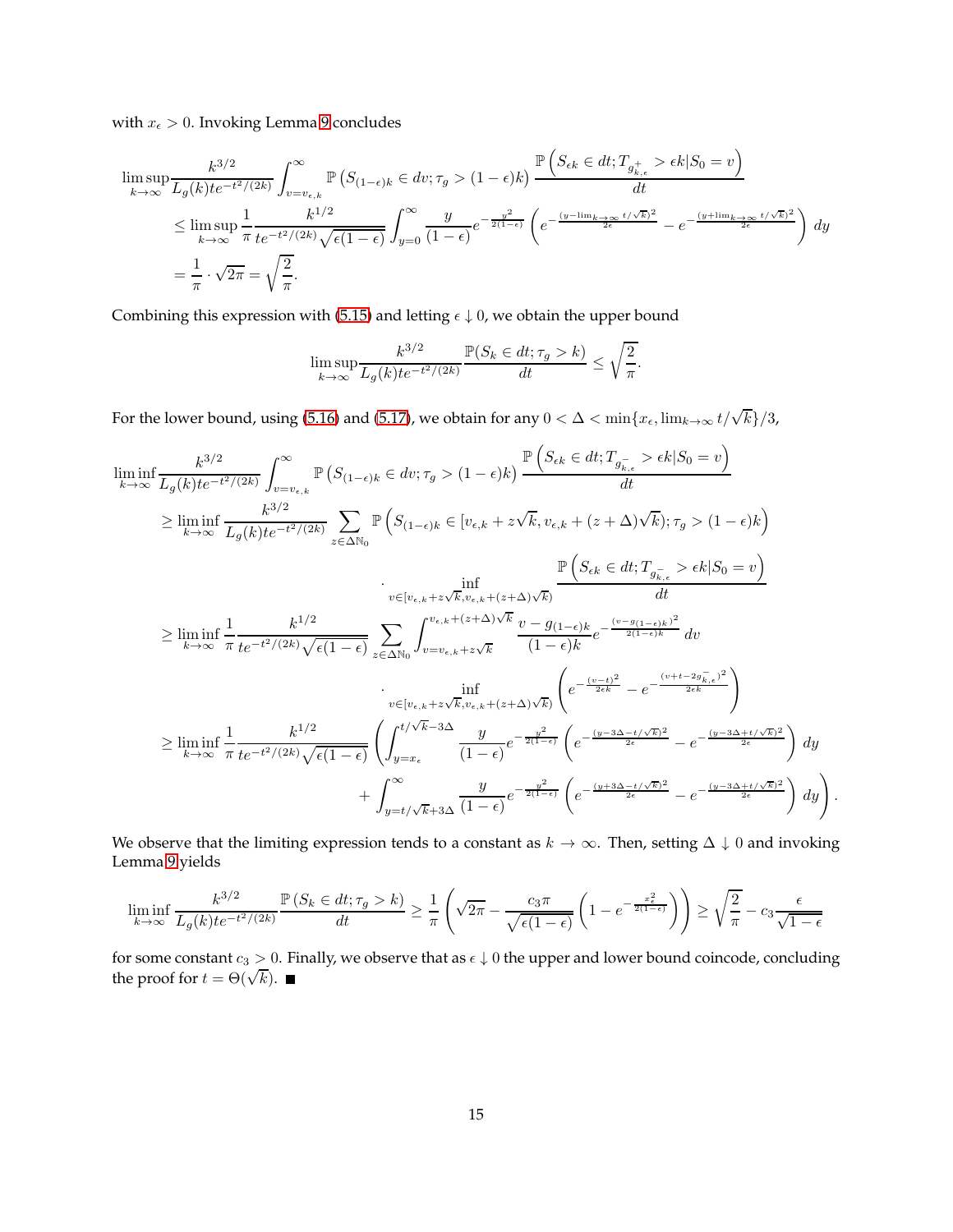#### **5.2 Proof of Theorem [2](#page-3-2)**

Recall that  $S_m$ ,  $m \geq 1$  denotes the reversed random walk defined in [\(4.1\)](#page-5-1), and  $f_m(\cdot)$  the corresponding density function at time  $m$ . Then,

$$
\mathbb{P}(\tau_g > k | S_n = 0) = \int_{u = g_k}^{\infty} \mathbb{P}(\tau_g > k; S_k \in du | S_n = 0) = \frac{1}{f_n(0)} \int_{u = g_k}^{\infty} \mathbb{P}(S_k \in du; \tau_g > k) \tilde{f}_{n-k}(u).
$$

Since the reversed random walk also satisfies property [\(2.1\)](#page-2-1),

$$
\mathbb{P}(\tau_g > k | S_n = 0) \sim \frac{1}{f_n(0)\sqrt{2\pi(n-k)}} \int_{u=g_k}^{\infty} \mathbb{P}(S_k \in du; \tau_g > k) e^{-\frac{u^2}{2(n-k)}}
$$

$$
\sim \sqrt{\frac{n}{n-k}} \int_{u=g_k}^{\infty} \mathbb{P}(S_k \in du; \tau_g > k) e^{-\frac{u^2}{2(n-k)}}.
$$

It is clear from the above identity that one may use Proposition [4](#page-8-1) to obtain the main result. There appears a technical difficulty for the evaluation of the integral within  $o(|g_k|)$  distance from the boundary, as Proposition [4](#page-8-1) does not provide the asymptotic behavior for these values. Alternatively, we provide an appropriate bound at this interval that is is obtained by using the following lemma.

<span id="page-15-0"></span>**Lemma** 7 *Suppose*  $x_k = o(\sqrt{k})$  *is such that*  $x_k = \Omega(|g_k|)$  *and*  $x_k \to \infty$  *as*  $k \to \infty$ *. Then,* 

$$
\mathbb{P}(S_k \le g_k + x_k; \tau_g > k) \le (1 + o(1)) \frac{x_k^2}{\sqrt{2\pi}} \frac{L_g(k)}{k^{3/2}}.
$$

**Proof.** Note that

$$
\mathbb{P}\left(S_k \leq g_k + x_k; \tau_g > k\right) = \mathbb{P}\left(\tau_g > k\right) - \mathbb{P}\left(S_k > g_k + x_k; \tau_g > k\right),
$$

where can determine the latter probability by using Proposition [4.](#page-8-1) Note that due to [\(5.6\)](#page-8-5), for any  $y_k$  satisfying  $y_k = \Omega(|g_k|)$  and  $y_k \to \infty$  as  $k \to \infty$ ,

$$
U(y_k)\mathbb{E}(-\tilde{S}_{T_0}) \sim y_k \ge y_k e^{-\frac{y_k^2}{2k}}.
$$

Therefore, Proposition [4](#page-8-1) yields

$$
\mathbb{P}(S_k > g_k + x_k | \tau_g > k) = \int_{t = g_k + x_k}^{\infty} \mathbb{P}(S_k \in dt | \tau_g > k) \ge (1 - o(1)) \int_{y = x_k}^{\infty} \frac{y}{k} e^{-\frac{y^2}{2k}} = (1 - o(1)) e^{-\frac{x_k^2}{2k}}.
$$

Recalling [\(2.5\)](#page-2-3) and expanding  $1 - e^{-x_k^2/(2k)}$ , we conclude that

$$
\mathbb{P}\left(S_k \le g_k + x_k; \tau_g > k\right) \le (1+o(1))\sqrt{\frac{2}{\pi}} \frac{L_g(k)}{\sqrt{k}} \left(1 - e^{-\frac{x_k^2}{2k}}\right) \le (1+o(1))\frac{x_k^2}{\sqrt{2\pi}} \frac{L_g(k)}{k^{3/2}}.
$$

 $\blacksquare$ 

Next, we prove our main result.

**Proof of Theorem [2.](#page-3-2)** Similar as the proof of Proposition [4,](#page-8-1) we will provide an appropriate upper and lower bound of our objective, and show that these converge. Fix  $\delta > 0$ , let  $g_{k,\delta} = o(\sqrt{n-k})$  be such that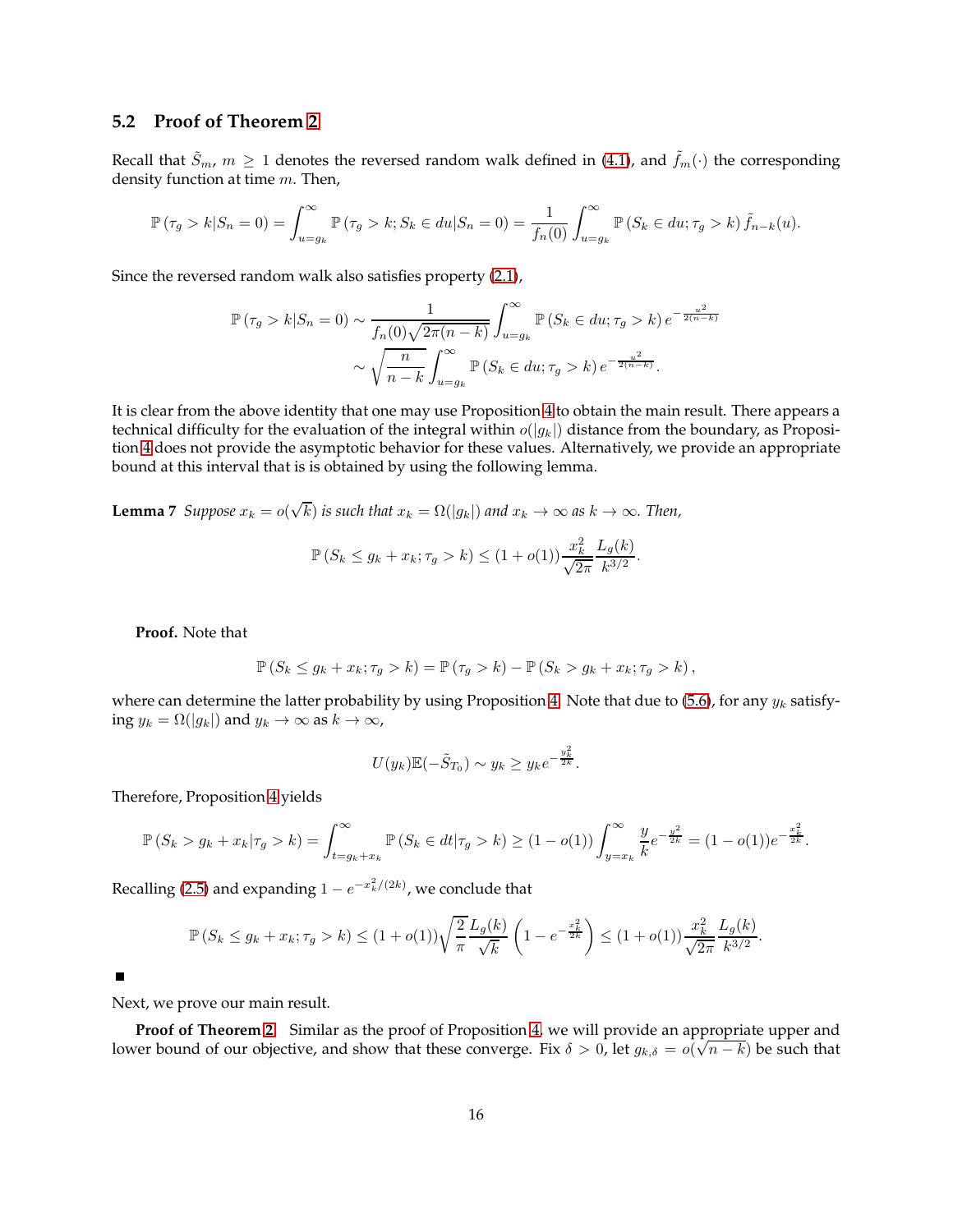$g_{k,\delta} \to \infty$  as  $n \to \infty$  if  $|g_k|$  converges to a finite constant,  $g_{k,\delta} = (1 - \delta)g_k$  if  $-g_k \to \infty$  as  $n \to \infty$ , and  $g_{k,\delta} = (1+\delta)g_k$  if  $g_k \to \infty$  as  $n \to \infty$ . Then, using [\(2.1\)](#page-2-1),

$$
\mathbb{P}(\tau_g > k | S_n = 0) \le (1 + o(1)) \sqrt{\frac{n}{n-k}} \int_{u=g_k}^{\infty} \mathbb{P}(S_k \in du; \tau_g > k) e^{-\frac{u^2}{2(n-k)}}
$$
  

$$
\le (1 + o(1)) \sqrt{\frac{n}{n-k}} \left( \int_{u=g_k}^{g_{k,\delta}} \mathbb{P}(S_k \in du; \tau_g > k) e^{-\frac{u^2}{2(n-k)}} + \int_{u=g_{k,\delta}}^{\infty} \mathbb{P}(S_k \in du; \tau_g > k) e^{-\frac{u^2}{2(n-k)}} \right).
$$

For the first term we obtain the following bounds. If  $|g_k|$  converges to a finite constant, Lemma [7](#page-15-0) yields that

$$
\int_{u=g_k}^{g_{k,\delta}} \mathbb{P}\left(S_k \in du; \tau_g > k\right) e^{-\frac{u^2}{2(n-k)}} \leq \mathbb{P}\left(S_k \leq g_{k,\delta}; \tau_g > k\right) = o\left(L_g(k) \frac{n-k}{k^{3/2}}\right).
$$

If  $|g_k| \to \infty$  when  $n \to \infty$ , then Lemma [7](#page-15-0) yields

$$
\int_{u=g_k}^{g_{k,\delta}} \mathbb{P}\left(S_k \in du; \tau_g > k\right) e^{-\frac{u^2}{2(n-k)}} \leq \mathbb{P}\left(S_k \leq g_{k,\delta}; \tau_g > k\right) e^{-\frac{g_k^2(1-\delta)^2}{2(n-k)}} \leq \frac{1+o(1)}{\sqrt{2\pi}} \cdot \delta^2 \frac{L_g(k)g_k^2}{k^{3/2}} e^{-\frac{g_k^2(1-\delta)^2}{2(n-k)}}.
$$

for all  $|g_k| = O(\sqrt{n-k})$  and for all  $g_k < 0$  with  $|g_k| = \omega(\sqrt{n-k})$ . For the second term, due to Proposition [4](#page-8-1) and [\(5.6\)](#page-8-5), we obtain

$$
\begin{split} \int_{u=g_{k,\delta}}^{\infty}\mathbb{P}\left(S_{k}\in du;\tau_{g}>k\right)e^{-\frac{u^{2}}{2\left(n-k\right)}}\\ \leq& (1+o(1))\sqrt{\frac{2}{\pi}}\frac{L_{g}(k)}{k^{3/2}}\left(\int_{u=g_{k}}^{\infty}(u-g_{k})e^{-\frac{u^{2}}{2\left(n-k\right)}}\ du+\int_{u=u_{\star}}^{\infty}ue^{-\frac{u^{2}}{2k}}e^{-\frac{u^{2}}{2\left(n-k\right)}}\right)du, \end{split}
$$

where  $u_\star = o(\sqrt{k})$  is large enough such that  $u_\star = \omega(n-k)$ . The second term is relatively small, i.e.

$$
\int_{u=u_{\star}}^{\infty} ue^{-\frac{u^2}{2k}} e^{-\frac{u^2}{2(n-k)}} du = \frac{(n-k)k}{n} e^{-\frac{u_{\star}^2}{2} \frac{n}{k(n-k)}} = o(n-k).
$$

On the other hand, due to Lemma [10,](#page-20-6)

$$
\int_{u=g_k}^{\infty} (u-g_k)e^{-\frac{u^2}{2(n-k)}} du = \int_{y=0}^{\infty} ye^{-\frac{(y+g_k)^2}{2(n-k)}} dy = \left( (n-k)e^{-\frac{g_k^2}{2(n-k)}} - g_k\sqrt{n-k} \int_{x=g_k/\sqrt{n-k}}^{\infty} e^{-\frac{x^2}{2}} dx \right)
$$
  

$$
\leq (1+o(1)) \begin{cases} n-k & \text{if } |g_k| = o(\sqrt{n-k}), \\ (n-k)\gamma(|g_k|/\sqrt{n-k}) & \text{if } |g_k| = \Theta(\sqrt{n-k}), \\ \sqrt{2\pi}|g_k|\sqrt{n-k} & \text{if } |g_k| = \omega(\sqrt{n-k}) \text{ and } g_k < 0, \end{cases}
$$

where  $\gamma(\cdot)$  is defined as in [\(3.4\)](#page-3-2). Hence, we obtain the following upper bounds. If  $|g_k| = o(\sqrt{n-k})$ ,

$$
\limsup_{n \to \infty} \frac{k}{L_g(k)\sqrt{n-k}} \mathbb{P}\left(\tau_g > k | S_n = 0\right) \le \sqrt{\frac{2}{\pi}}
$$

.

If  $|g_k| = \Theta(\sqrt{n-k})$ , define  $\eta = \lim_{n\to\infty} |g_k|/\sqrt{n-k} \in (0,\infty)$ . Then,

$$
\limsup_{n\to\infty}\frac{k}{L_g(k)\sqrt{n-k}}\mathbb{P}\left(\tau_g > k|S_n=0\right) \leq \delta^2 \frac{\eta^2}{\sqrt{2\pi}}e^{-\frac{\eta^2(1-\delta)^2}{2}} + \sqrt{\frac{2}{\pi}}\gamma(\eta).
$$

Finally, if  $|g_k| = \omega(\sqrt{n-k})$  and  $g_k < 0$ , then

$$
\limsup_{n \to \infty} \frac{k}{L_g(k)|g_k|} \mathbb{P}(\tau_g > k | S_n = 0) \le \sqrt{\frac{2}{\pi}} \cdot \sqrt{2\pi} = 2.
$$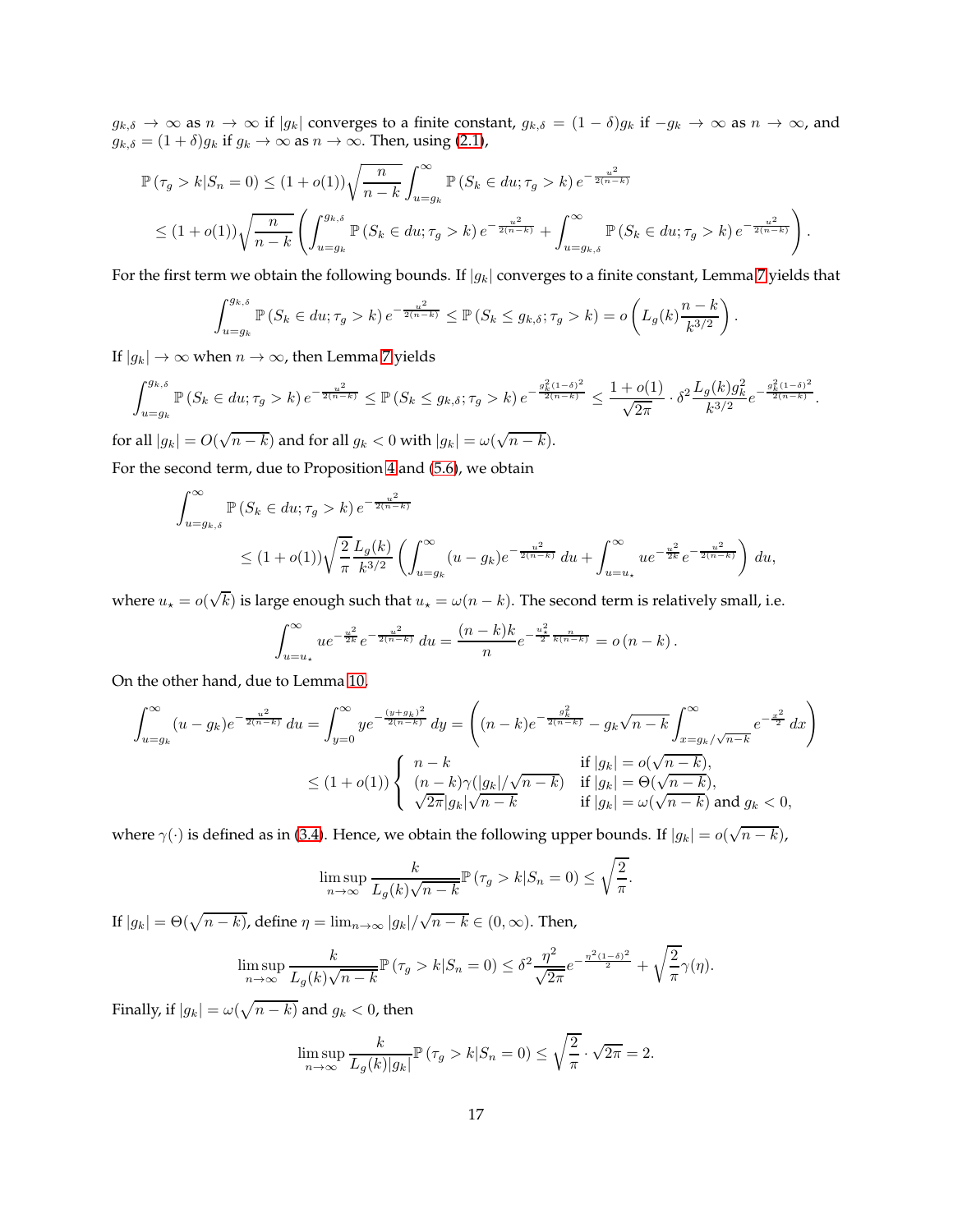For the lower bound, using Proposition [4,](#page-8-1) note that

$$
\mathbb{P}(\tau_g > k | S_n = 0) \ge (1 - o(1)) \sqrt{\frac{n}{n-k}} \int_{u=g_{k,\delta}}^{\infty} \mathbb{P}(S_k \in du; \tau_g > k) e^{-\frac{u^2}{2(n-k)}}
$$
  

$$
\ge (1 - o(1)) \sqrt{\frac{2}{\pi}} \frac{L_g(k)}{k\sqrt{n-k}} \int_{y=\delta|g_k|}^{u^*} ye^{-\frac{(y+g_k)^2}{2(n-k)}} dy,
$$

where  $u^* = o(\sqrt{k})$  is large enough such that  $(u^* + g_k) = \omega(n - k)$ . Using Lemma [10,](#page-20-6) we find

$$
\int_{y=\delta|g_k|}^{u^*} ye^{-\frac{(y+g_k)^2}{2(n-k)}} dy = (n-k) \left( e^{-\frac{(\delta|g_k|+g_k)^2}{2(n-k)}} - e^{-\frac{(u^*+g_k)^2}{2(n-k)}} \right) - g_k \sqrt{n-k} \int_{x=\delta|g_k|+g_k}^{g_k+u^*} e^{-\frac{x^2}{2}} dx.
$$

Therefore, if  $|g_k| = o(\sqrt{n-k})$ , then

$$
\liminf_{n \to \infty} \frac{k}{L_g(k)\sqrt{n-k}} \mathbb{P}\left(\tau_g > k | S_n = 0\right) \ge \sqrt{\frac{2}{\pi}}.
$$

If  $|g_k| = \Theta(\sqrt{n-k})$ , then

$$
\liminf_{n \to \infty} \frac{k}{L_g(k)\sqrt{n-k}} \mathbb{P}\left(\tau_g > k | S_n = 0\right) \ge \begin{cases} \sqrt{\frac{2}{\pi}} \left( e^{-\frac{\eta^2(1+\delta)^2}{2}} - \eta \int_{x=\eta(1+\delta)}^{\infty} e^{-\frac{x^2}{2}} \right) & \text{if } \eta < 0, \\ \sqrt{\frac{2}{\pi}} \left( e^{-\frac{\eta^2(1+\delta)^2}{2}} - \eta \int_{x=\eta(1-\delta)}^{\infty} e^{-\frac{x^2}{2}} \right) & \text{if } \eta > 0, \end{cases}
$$

where  $\eta = \lim_{n\to\infty} |g_k|/\sqrt{n-k}$ . Finally, if  $|g_k| = \omega(\sqrt{n-k})$  and  $g_k < 0$ , then

$$
\liminf_{n \to \infty} \frac{k}{L_g(k)|g_k|} \mathbb{P}\left(\tau_g > k | S_n = 0\right) \ge \sqrt{\frac{2}{\pi}} \cdot \sqrt{2\pi} = 2.
$$

We see that as  $\delta \downarrow 0$  all lower bounds coincide with the upper bounds, concluding [\(3.3\)](#page-3-5).

### **Acknowledgment**

The work in this paper is supported by the Netherlands Organisation for Scientific Research (NWO) through Gravitation-grant NETWORKS-024.002.003, and a VICI grant.

## <span id="page-17-0"></span>**A Proofs of Lemma [5](#page-8-3) and [6](#page-8-4)**

**Proof of Lemma [5.](#page-8-3)** Note that

$$
\int_{v=g_{(1-\epsilon)k}}^{g_{(1-\epsilon)k}+x_{\epsilon}\sqrt{k}} \mathbb{P}\left(S_{(1-\epsilon)k}\in dv; \tau_g > (1-\epsilon)k\right) \mathbb{P}\left(S_{\epsilon k}\in dt; T_{g_{k,\epsilon}^+} > \epsilon k | S_0 = v\right)
$$
  

$$
\leq \mathbb{P}\left(S_{(1-\epsilon)k}\leq g_{(1-\epsilon)k}+x_{\epsilon}\sqrt{k}; \tau_g > (1-\epsilon)k\right) \sup_{v\in[g_{(1-\epsilon)k}, g_{(1-\epsilon)k}+x_{\epsilon}\sqrt{k}]} \mathbb{P}\left(S_{\epsilon k}\in dt; T_{g_{k,\epsilon}^+} > \epsilon k | S_0 = v\right).
$$

For  $v = o(\sqrt{k})$ , Equation [\(5.1\)](#page-7-2) yields uniformly

$$
\frac{\mathbb{P}\left(S_{\epsilon k} \in dt; T_{g_{k,\epsilon}^+} > \epsilon k | S_0 = v\right)}{dt} \sim \frac{U(t - g_{k,\epsilon}^+)}{\sqrt{2\pi}(\epsilon k)^{3/2}} V(v - g_{k,\epsilon}^+).
$$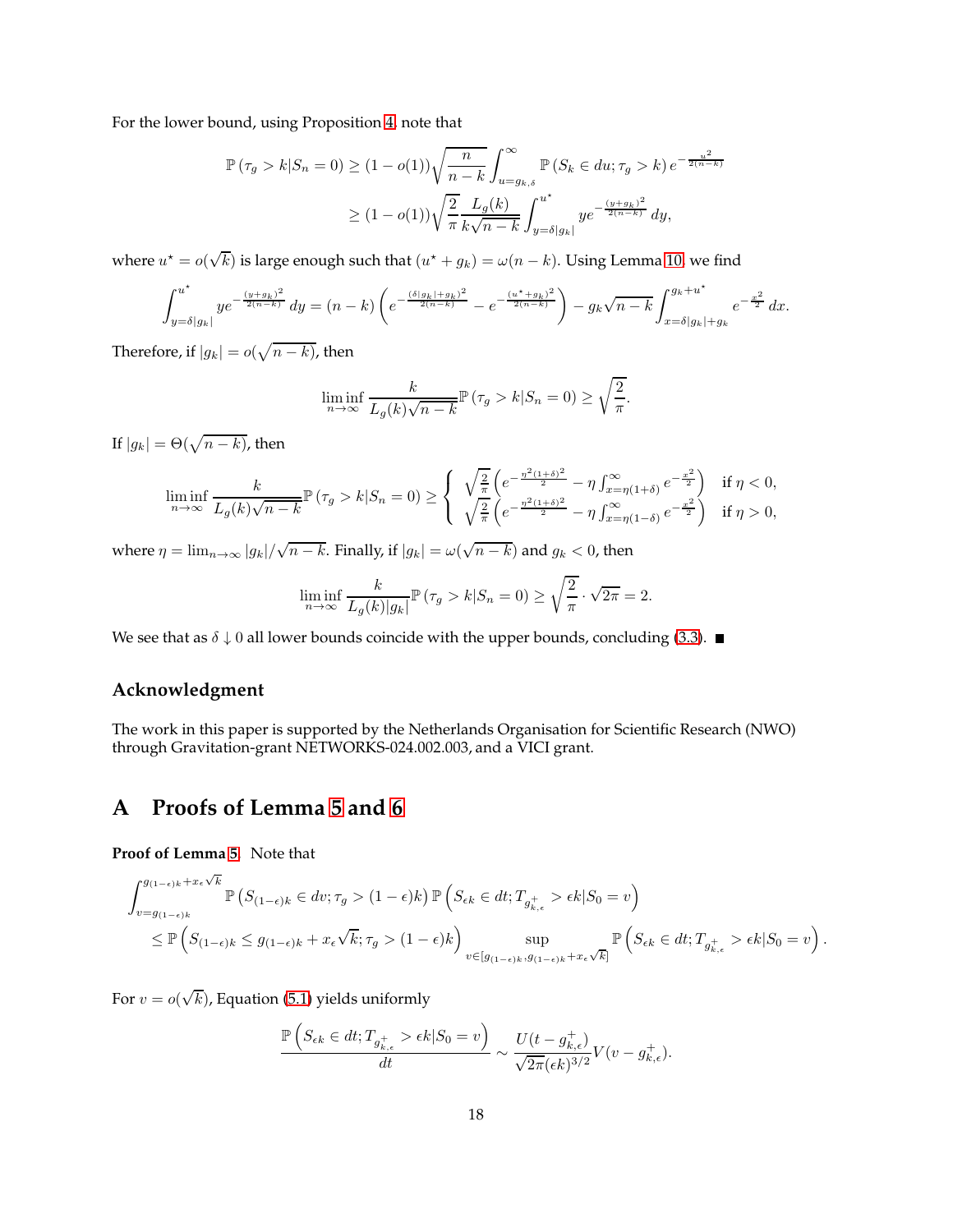On the other hand, if  $v = \Theta(\sqrt{k})$ , then [\(5.3\)](#page-7-3) yields

$$
\frac{\mathbb{P}\left(S_{\epsilon k}\in dt;T_{g_{k,\epsilon}^{+}}>\epsilon k|S_{0}=v\right)}{dt}\sim\sqrt{\frac{2}{\pi}}\mathbb{E}(-\tilde{S}_{T_{0}})\frac{U(t-g_{k,\epsilon}^{+})}{(\epsilon k)^{3/2}}(v-g_{k,\epsilon}^{+})e^{-\frac{(v-g_{k,\epsilon}^{+})^{2}}{2\epsilon k}},
$$

We observe that  $e^{-x} \le 1$  for all  $x \ge 0$ , and  $\mathbb{E}(-\tilde{S}_{T_0}) \in (0,\infty)$  since the increments of the random walk have variance one. Moreover, due to [\(5.6\)](#page-8-5) and [\(5.7\)](#page-8-6), there exists a constant  $c_1 \in (0, \infty)$  such that

$$
\sup_{v \in [g_{(1-\epsilon)k}, g_{(1-\epsilon)k} + x_{\epsilon} \sqrt{k}]} \mathbb{P}\left(S_{\epsilon k} \in dt; T_{g_{k,\epsilon}^+} > \epsilon k | S_0 = v\right) \le c_1(g_{(1-\epsilon)k} + x_{\epsilon} \sqrt{k} - g_{k,\epsilon}^+) \frac{U(t - g_{k,\epsilon}^+)}{(\epsilon k)^{3/2}} dt.
$$

Due to our assumption [\(3.2\)](#page-3-1), we have that  $(g_{(1-\epsilon)k} - g_{k,\epsilon}^+) < 2\alpha(\epsilon)|g_k| = o(\sqrt{k})$ . Also, as  $U(\cdot)$  is non-decreasing and [\(5.6\)](#page-8-5) holds, there exists a constant  $c_2 \in (0,1)$  such that

$$
U(t - g_{k,\epsilon}^+) \le c_2(1 + \alpha(\epsilon))U(t - g_k).
$$

That is, there exists a  $c_3 \in (0, \infty)$ ,

$$
\sup_{v \in [g_{(1-\epsilon)k}, g_{(1-\epsilon)k} + x_{\epsilon} \sqrt{k}]} \mathbb{P}\left(S_{\epsilon k} \in dt; T_{g_{k,\epsilon}^+} > \epsilon k | S_0 = v\right) \le (1+o(1))c_3 x_{\epsilon} \frac{U(t-g_k)}{\epsilon^{3/2} k} dt.
$$

Finally, since [\(2.4\)](#page-2-2) and [\(2.5\)](#page-2-3) hold with  $L_g(\cdot)$  a slowly varying function,

$$
\mathbb{P}\left(S_{(1-\epsilon)k} \leq g_{(1-\epsilon)k} + x_{\epsilon}\sqrt{k}; \tau_g > (1-\epsilon)k\right) = \mathbb{P}\left(S_{(1-\epsilon)k} \leq g_{(1-\epsilon)k} + x_{\epsilon}\sqrt{k}|\tau_g > (1-\epsilon)k\right)\mathbb{P}\left(\tau_g > (1-\epsilon)k\right) \sim \left(1 - e^{-\frac{-x_{\epsilon}^2}{2(1-\epsilon)}}\right)\sqrt{\frac{2}{\pi}}\frac{L_g(k)}{\sqrt{(1-\epsilon)k}} < \sqrt{\frac{2}{\pi}}\frac{\epsilon^{3/2}}{\sqrt{1-\epsilon}}\frac{L_g(k)}{\sqrt{k}}.
$$

Multiplying the final two expressions yields the result.  $\blacksquare$ 

**Proof of Lemma [6.](#page-8-4)** The proof is similar to the proof of Lemma [5,](#page-8-3) but in this case we have to consider the asymptotics for  $t = \Theta(\sqrt{k})$ . Again,

$$
\int_{v=g_{(1-\epsilon)k}}^{g_{(1-\epsilon)k}+x_{\epsilon}\sqrt{k}} \mathbb{P}\left(S_{(1-\epsilon)k}\in dv; \tau_g > (1-\epsilon)k\right) \mathbb{P}\left(S_{\epsilon k}\in dt; T_{g_{k,\epsilon}^+} > \epsilon k | S_0 = v\right)
$$
  

$$
\leq \mathbb{P}\left(S_{(1-\epsilon)k}\leq g_{(1-\epsilon)k}+x_{\epsilon}\sqrt{k}; \tau_g > (1-\epsilon)k\right) \sup_{v\in[g_{(1-\epsilon)k}, g_{(1-\epsilon)k}+x_{\epsilon}\sqrt{k}]} \mathbb{P}\left(S_{\epsilon k}\in dt; T_{g_{k,\epsilon}^+} > \epsilon k | S_0 = v\right).
$$

For  $v = o(\sqrt{k})$ , Equation [\(5.2\)](#page-7-4) yields uniformly

$$
\frac{\mathbb{P}\left(S_{\epsilon k}\in dt; T_{g_{k,\epsilon}^{+}} > \epsilon k | S_{0}=v\right)}{dt} \sim \sqrt{\frac{2}{\pi}} \mathbb{E}(-S_{T_{0}}) \frac{V(v-g_{k,\epsilon}^{+})}{(\epsilon k)^{3/2}}(t-g_{k,\epsilon}^{+}) e^{-\frac{(t-g_{k,\epsilon}^{+})^{2}}{2\epsilon k}}.
$$

Note  $e^{-x} \le 1$  for all  $x \ge 0$  and  $g_{k,\epsilon}^+ = o(\sqrt{k})$ . Since  $V(\cdot)$  is non-decreasing and satisfies [\(5.6\)](#page-8-5), we find that there exists a  $c_1 \in (0, \infty)$  such that

$$
\sup_{v \in [g_{(1-\epsilon)k}, g_{(1-\epsilon)k} + x_{\epsilon}\sqrt{k}]} \sqrt{\frac{2}{\pi}} \mathbb{E}(-S_{T_0}) \frac{V(v - g_{k,\epsilon}^+)}{(\epsilon k)^{3/2}} (t - g_{k,\epsilon}^+) e^{-\frac{(t - g_{k,\epsilon}^+)^2}{2\epsilon k}} \le (1 + o(1))c_1 \frac{x_{\epsilon}\sqrt{k}}{(\epsilon k)^{3/2}} t e^{-\frac{t^2}{2k}} e^{-\frac{(1-\epsilon)t^2}{2\epsilon k}}
$$
  

$$
\le (1 + o(1))c_1 \frac{x_{\epsilon}}{\epsilon^{3/2}k} t e^{-\frac{t^2}{2k}}.
$$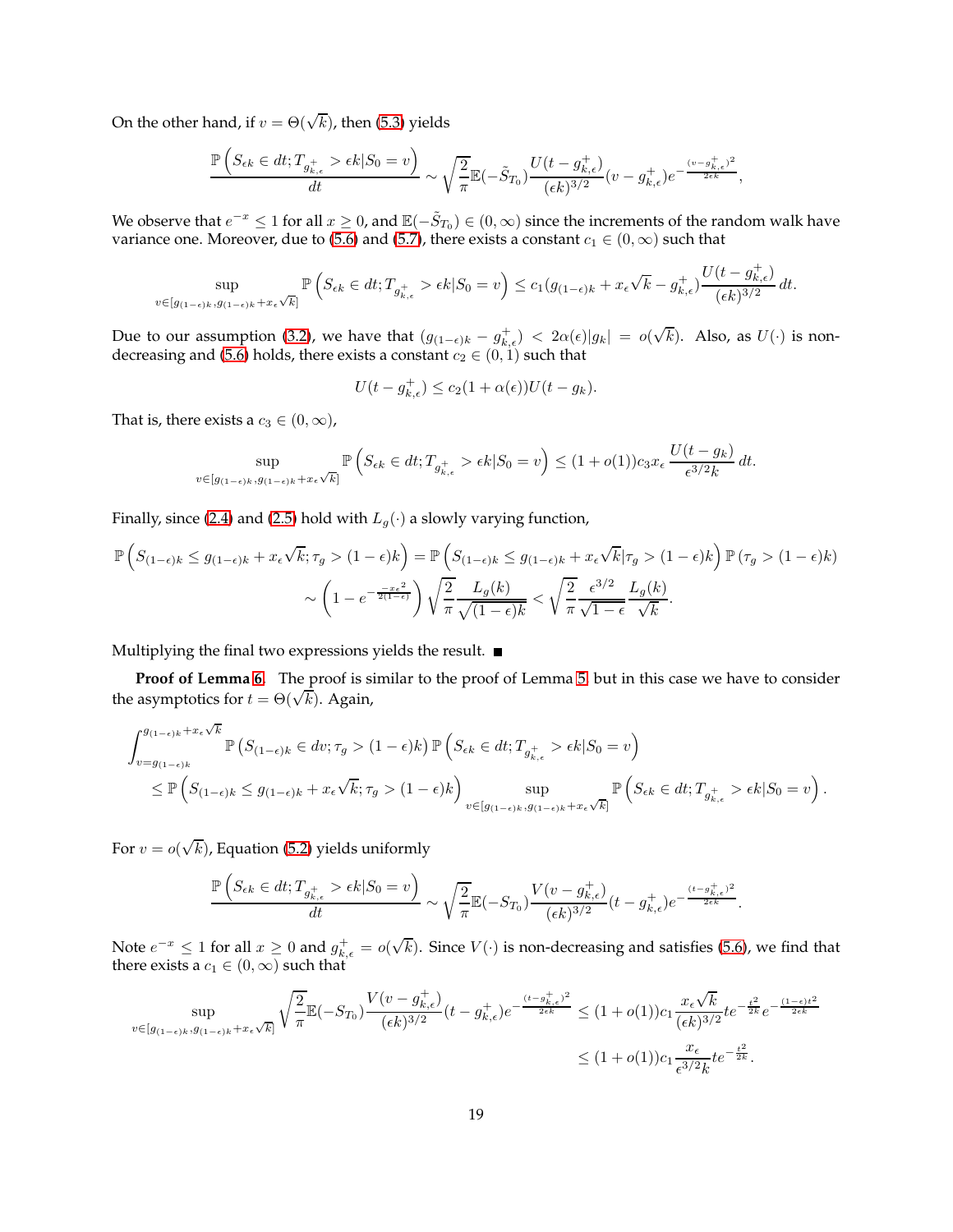On the other hand, if  $v = \Theta(\sqrt{k})$ , then [\(5.3\)](#page-7-3) yields

$$
\frac{\mathbb{P}\left(S_{\epsilon k} \in dt; T_{g_{k,\epsilon}^{+}} > \epsilon k | S_{0} = v\right)}{dt} \sim \frac{1}{\sqrt{2\pi\epsilon k}} \left(e^{-\frac{(v-t)^{2}}{2\epsilon k}} - e^{-\frac{(v+t-2g_{k,\epsilon}^{+})^{2}}{2\epsilon k}}\right) \sim \frac{1}{\sqrt{2\pi\epsilon k}} \left(e^{-\frac{(v-t)^{2}}{2\epsilon k}} - e^{-\frac{(v+t)^{2}}{2\epsilon k}}\right),
$$

Using a Taylor expansion, we obtain

$$
\left(e^{-\frac{(v-t)^2}{2\epsilon k}}-e^{-\frac{(v+t)^2}{2\epsilon k}}\right)=e^{-\frac{v^2}{2\epsilon k}-\frac{t^2}{2\epsilon k}}\left(e^{\frac{vt}{\epsilon k}}-e^{-\frac{vt}{2\epsilon k}}\right)\leq e^{-\frac{t^2}{2k}}\left(2\frac{vt}{\epsilon k}+o\left(\frac{vt}{\epsilon k}\right)\right).
$$

Therefore there exists a  $c_2\in (0,\infty)$  such that

$$
\sup_{v \in [g_{(1-\epsilon)k}, g_{(1-\epsilon)k} + x_{\epsilon} \sqrt{k}]} \frac{1}{\sqrt{2\pi \epsilon k}} \left( e^{-\frac{(v-t)^2}{2\epsilon k}} - e^{-\frac{(v+t)^2}{2\epsilon k}} \right) \le (1+o(1))c_2 \frac{x_{\epsilon}}{\epsilon^{3/2} k} t e^{-\frac{t^2}{2k}}.
$$

We can conclude that there must exist a  $c_3\in(0,\infty)$  such that

$$
\sup_{v \in [g_{(1-\epsilon)k}, g_{(1-\epsilon)k} + x_{\epsilon}\sqrt{k}]} \mathbb{P}\left(S_{\epsilon k} \in dt; T_{g_{k,\epsilon}^+} > \epsilon k | S_0 = v\right) \le (1+o(1))c_3 \frac{x_{\epsilon}}{\epsilon^{3/2} k} t e^{-\frac{t^2}{2k}}.
$$

Again, since [\(2.4\)](#page-2-2) and [\(2.5\)](#page-2-3) hold with  $L_g(\cdot)$  a slowly varying function,

$$
\mathbb{P}\left(S_{(1-\epsilon)k} \le g_{(1-\epsilon)k} + x_{\epsilon}\sqrt{k}; \tau_g > (1-\epsilon)k\right) \sim \left(1 - e^{-\frac{-x_{\epsilon}^2}{2(1-\epsilon)}}\right) \sqrt{\frac{2}{\pi}} \frac{L_g(k)}{\sqrt{(1-\epsilon)k}} < \sqrt{\frac{2}{\pi}} \frac{\epsilon^{3/2}}{\sqrt{1-\epsilon}} \frac{L_g(k)}{\sqrt{k}}
$$

.

Multiplying this with the previous expression then concludes the proof.  $\blacksquare$ 

# **B Useful integral identities**

<span id="page-19-0"></span>**Lemma 8** *Suppose*  $\epsilon \in (0, 1)$ *. For every*  $x \ge 0$ *,* 

$$
\int_{y=x}^{\infty} y^2 e^{-\frac{y^2}{2\epsilon(1-\epsilon)}} dy = x\epsilon (1-\epsilon)e^{-\frac{x^2}{2\epsilon(1-\epsilon)}} + (\epsilon (1-\epsilon))^{3/2} \int_{y=x/\sqrt{\epsilon(1-\epsilon)}}^{\infty} e^{-y^2/2} dy.
$$

<span id="page-19-1"></span>**Proof.** This follows directly from an integration by parts and a variable substitution.  $\blacksquare$ 

**Lemma 9** *Suppose*  $\epsilon \in (0,1)$  *and*  $c \in (0,\infty)$ *. Then,* 

$$
\int_{y=0}^{\infty} \frac{y}{(1-\epsilon)} e^{-\frac{y^2}{2(1-\epsilon)}} \left( e^{-\frac{(y-c)^2}{2\epsilon}} - e^{-\frac{(y+c)^2}{2\epsilon}} \right) dy = \sqrt{2\pi} \sqrt{\epsilon (1-\epsilon)} c e^{-\frac{c^2}{2}}.
$$

*Moreover, for every*  $x \geq 0$ *,* 

$$
\int_{y=0}^{x} \frac{y}{(1-\epsilon)} e^{-\frac{y^2}{2(1-\epsilon)}} \left( e^{-\frac{(y-c)^2}{2\epsilon}} - e^{-\frac{(y+c)^2}{2\epsilon}} \right) dy \le 1 - e^{-\frac{x^2}{2(1-\epsilon)}}.
$$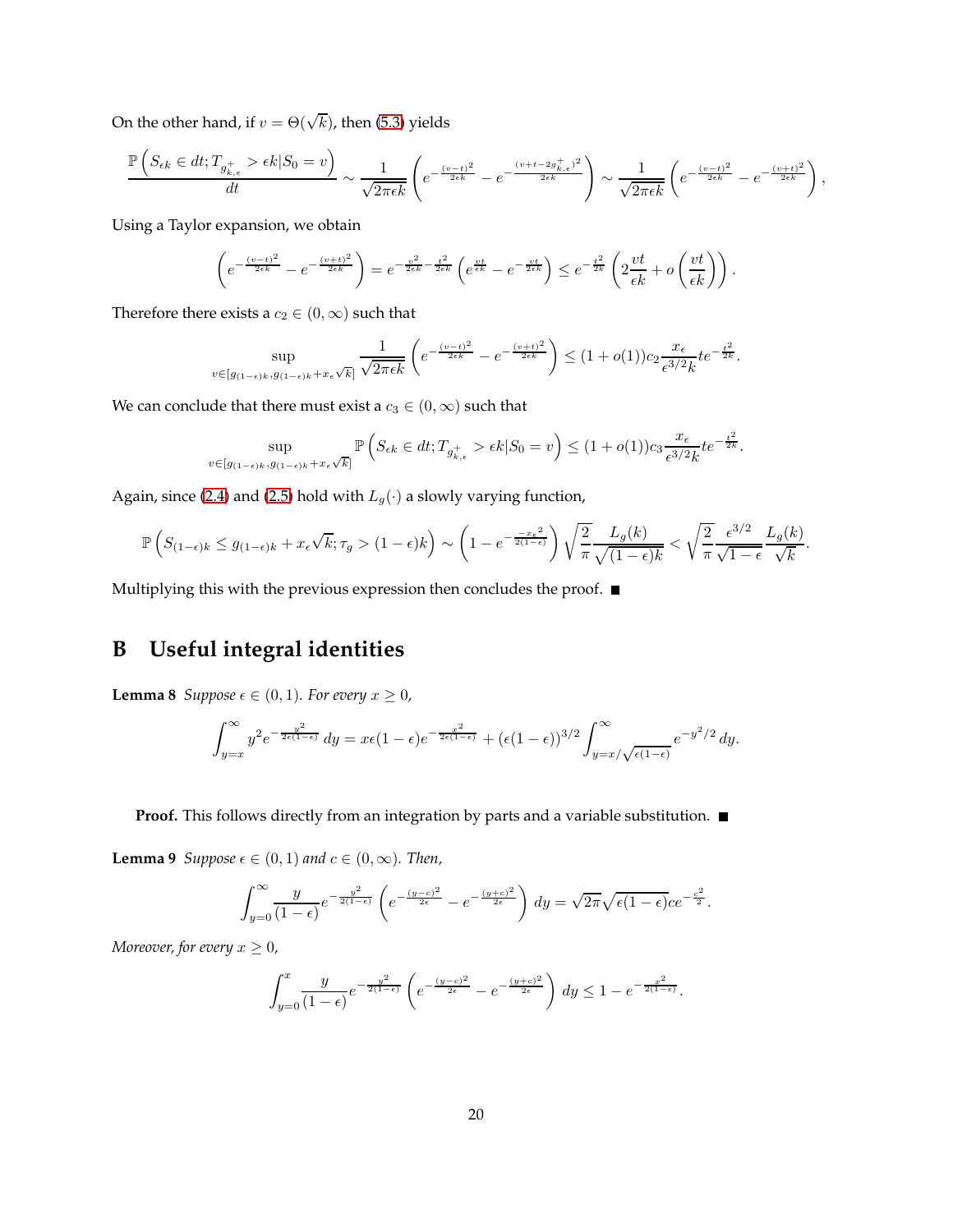**Proof.** First note that for every  $a, b \in \mathbb{R}$ ,

$$
\int ye^{-\frac{y^2}{2a}+\frac{y}{b}} dy = -ae^{-\frac{y^2}{2a}+\frac{y}{b}} - \frac{a^{3/2}}{b}e^{\frac{a}{2b^2}} \int_{s=0}^{\frac{a-by}{\sqrt{ab}}} e^{-\frac{s^2}{2}} ds.
$$

Therefore,

$$
\int_{y=0}^{\infty} \frac{y}{(1-\epsilon)} e^{-\frac{y^2}{2(1-\epsilon)}} \left( e^{-\frac{(y-c)^2}{2\epsilon}} - e^{-\frac{(y+c)^2}{2\epsilon}} \right) dy = e^{-\frac{c^2}{2\epsilon}} \int_{y=0}^{\infty} \frac{y}{(1-\epsilon)} e^{-\frac{y^2}{2\epsilon(1-\epsilon)}} \left( e^{\frac{yc}{\epsilon}} - e^{-\frac{yc}{\epsilon}} \right) dy
$$
  
=  $\frac{1}{1-\epsilon} e^{-\frac{c^2}{2\epsilon}} \cdot \sqrt{2\pi} \epsilon^{1/2} (1-\epsilon)^{3/2} c e^{\frac{c^2}{2} \frac{1-\epsilon}{\epsilon}} = \sqrt{2\pi} \sqrt{\epsilon (1-\epsilon)} c e^{-\frac{c^2}{2}}.$ 

The second claim follows easily by observing that for every  $y \in \mathbb{R}$ ,

$$
e^{-\frac{(y-c)^2}{2\epsilon}} - e^{-\frac{(y+c)^2}{2\epsilon}} \le 1.
$$

#### <span id="page-20-6"></span> $\blacksquare$

**Lemma 10** *Let*  $a, b \in \mathbb{R}$  *be such that*  $0 \le a \le b \le \infty$ *. Then* 

$$
\int_{y=a}^{b} ye^{-\frac{(y+g)^2}{2(n-k)}} dy = (n-k)\left(e^{-\frac{(a+g_k)^2}{2(n-k)}} - e^{-\frac{(b+g_k)^2}{2(n-k)}}\right) - g_k\sqrt{n-k} \int_{x=(a+g_k)/\sqrt{n-k}}^{(b+g_k)/\sqrt{n-k}} e^{-\frac{x^2}{2}} dx.
$$

*In particular,*

$$
\int_{y=0}^{\infty} ye^{-\frac{(y+g)^2}{2(n-k)}} dy = (n-k)e^{-\frac{g_k^2}{2(n-k)}} - g_k\sqrt{n-k} \int_{x=g_k/\sqrt{n-k}}^{\infty} e^{-\frac{x^2}{2}} dx.
$$

**Proof.** This is an easy consequence of a variable substitution. ■

### <span id="page-20-3"></span>**References**

- [1] F. Aurzada and T. Kramm. The first passage time problem over a moving boundary for asymptotically stable lévy processes. *Journal of Theoretical Probability*, 29(3):737-760, 2016.
- <span id="page-20-0"></span>[2] E. Bolthausen. On a functional central limit theorem for random walks conditioned to stay positive. *The Annals of Probability*, 4(3):480–485, 06 1976.
- <span id="page-20-1"></span>[3] F. Caravenna and L. Chaumont. An invariance principle for random walk bridges conditioned to stay positive. *Electronic Journal of Probability*, 18:1–32, 2013.
- <span id="page-20-4"></span>[4] D. Denisov, A. Sakhanenko, and V. Wachtel. First passage times for random walks with non-identically distributed increments. arXiv:1611.00493.
- <span id="page-20-2"></span>[5] D. Denisov and V. Shneer. Asymptotics for the first passage times of lévy processes and random walks. *Journal of Applied Probability*, 50(1):6484, 2013.
- <span id="page-20-5"></span>[6] I. Dobson, B. A. Carreras, and D. E. Newman. A branching process approximation to cascading loaddependent system failure. In *37th HICSS*, 2004.